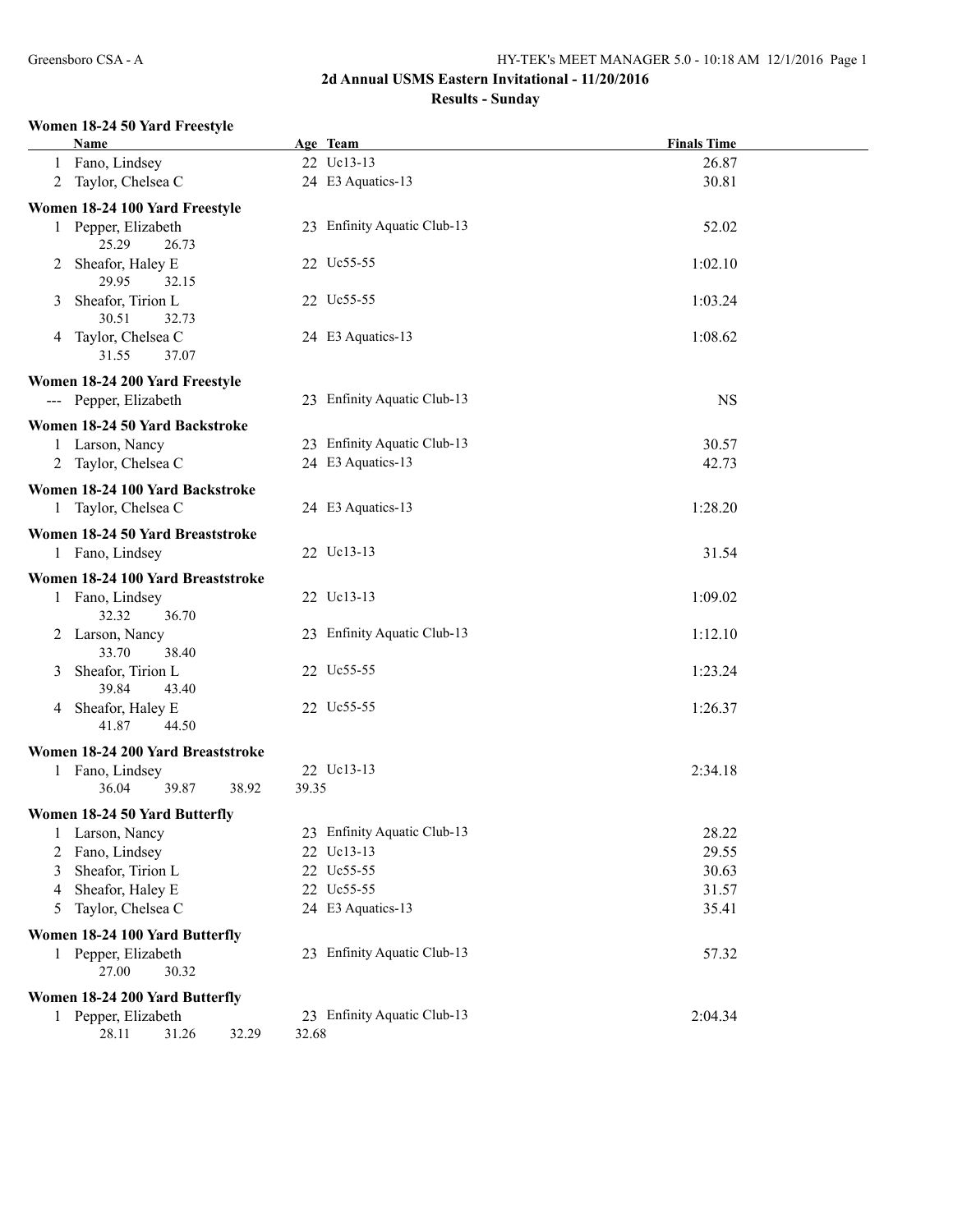# **2d Annual USMS Eastern Invitational - 11/20/2016**

**Results - Sunday**

|   | <b>Women 18-24 100 Yard IM</b>                      |       |            |                                                                |       |       |       |         |
|---|-----------------------------------------------------|-------|------------|----------------------------------------------------------------|-------|-------|-------|---------|
|   | 1 Fano, Lindsey<br>32.55<br>34.17                   |       | 22 Uc13-13 |                                                                |       |       |       | 1:06.72 |
| 2 | Taylor, Chelsea C<br>38.18<br>43.39                 |       |            | 24 E3 Aquatics-13                                              |       |       |       | 1:21.57 |
|   | <b>Women 18-24 200 Yard IM</b>                      |       |            |                                                                |       |       |       |         |
|   | 1 Larson, Nancy<br>29.92<br>35.20                   | 40.83 | 33.03      | 23 Enfinity Aquatic Club-13                                    |       |       |       | 2:18.98 |
|   | Women 25-29 50 Yard Freestyle                       |       |            |                                                                |       |       |       |         |
|   | 1 Graham, Anna W                                    |       |            | 27 North Carolina Masters Swimmin-13                           |       |       |       | 26.70   |
|   | 2 Chandler, Carolyn J                               |       |            | 25 YMCA Of the Triangle Area-13                                |       |       |       | 28.61   |
|   | Women 25-29 100 Yard Freestyle                      |       |            |                                                                |       |       |       |         |
|   | 1 Chandler, Carolyn J<br>31.08<br>33.48             |       |            | 25 YMCA Of the Triangle Area-13                                |       |       |       | 1:04.56 |
|   | Women 25-29 200 Yard Freestyle                      |       |            |                                                                |       |       |       |         |
| 1 | Chandler, Carolyn J                                 |       |            | 25 YMCA Of the Triangle Area-13                                |       |       |       | 2:22.38 |
|   | 31.70<br>35.27                                      | 37.46 | 37.95      |                                                                |       |       |       |         |
|   | Women 25-29 500 Yard Freestyle                      |       |            |                                                                |       |       |       |         |
|   | 1 Graham, Anna W                                    |       |            | 27 North Carolina Masters Swimmin-13                           |       |       |       | 5:33.82 |
|   | 30.50<br>33.43<br>32.73<br>34.08                    | 33.62 | 33.85      | 33.82                                                          | 34.03 | 33.87 | 33.89 |         |
|   | 2 Lewindon, Laura                                   |       |            | 28 Enfinity Aquatic Club-13                                    |       |       |       | 6:11.45 |
|   | 34.31<br>37.49<br>36.64<br>35.89                    | 38.12 | 38.20      | 37.46                                                          | 37.46 | 37.73 | 38.15 |         |
|   |                                                     |       |            |                                                                |       |       |       |         |
|   | Women 25-29 50 Yard Backstroke<br>1 Lewindon, Laura |       |            | 28 Enfinity Aquatic Club-13                                    |       |       |       | 35.74   |
|   |                                                     |       |            |                                                                |       |       |       |         |
|   | Women 25-29 50 Yard Breaststroke                    |       |            |                                                                |       |       |       |         |
|   | 1 Lewindon, Laura                                   |       |            | 28 Enfinity Aquatic Club-13<br>25 YMCA Of the Triangle Area-13 |       |       |       | 36.18   |
|   | 2 Chandler, Carolyn J                               |       |            |                                                                |       |       |       | 36.91   |
|   | Women 25-29 100 Yard Breaststroke                   |       |            |                                                                |       |       |       |         |
|   | 1 Lewindon, Laura<br>36.38<br>40.00                 |       |            | 28 Enfinity Aquatic Club-13                                    |       |       |       | 1:16.38 |
|   | 2 Chandler, Carolyn J<br>37.19<br>42.29             |       |            | 25 YMCA Of the Triangle Area-13                                |       |       |       | 1:19.48 |
|   | Women 25-29 200 Yard Breaststroke                   |       |            |                                                                |       |       |       |         |
|   | 1 Lewindon, Laura<br>38.53<br>42.50                 | 43.50 | 41.91      | 28 Enfinity Aquatic Club-13                                    |       |       |       | 2:46.44 |
|   | Women 25-29 100 Yard Butterfly                      |       |            |                                                                |       |       |       |         |
| 1 | Graham, Anna W<br>29.75<br>34.90                    |       |            | 27 North Carolina Masters Swimmin-13                           |       |       |       | 1:04.65 |
|   | <b>Women 25-29 100 Yard IM</b>                      |       |            |                                                                |       |       |       |         |
|   | 1 Lewindon, Laura<br>37.89<br>35.17                 |       |            | 28 Enfinity Aquatic Club-13                                    |       |       |       | 1:13.06 |
|   | Women 30-34 50 Yard Freestyle                       |       |            |                                                                |       |       |       |         |
|   | 1 Kruse, Meghan                                     |       |            | 34 Durham Area Masters Aquatics-13                             |       |       |       | 31.20   |
|   | 2 Slone, Christina                                  |       | 30 Uc13-13 |                                                                |       |       |       | 31.87   |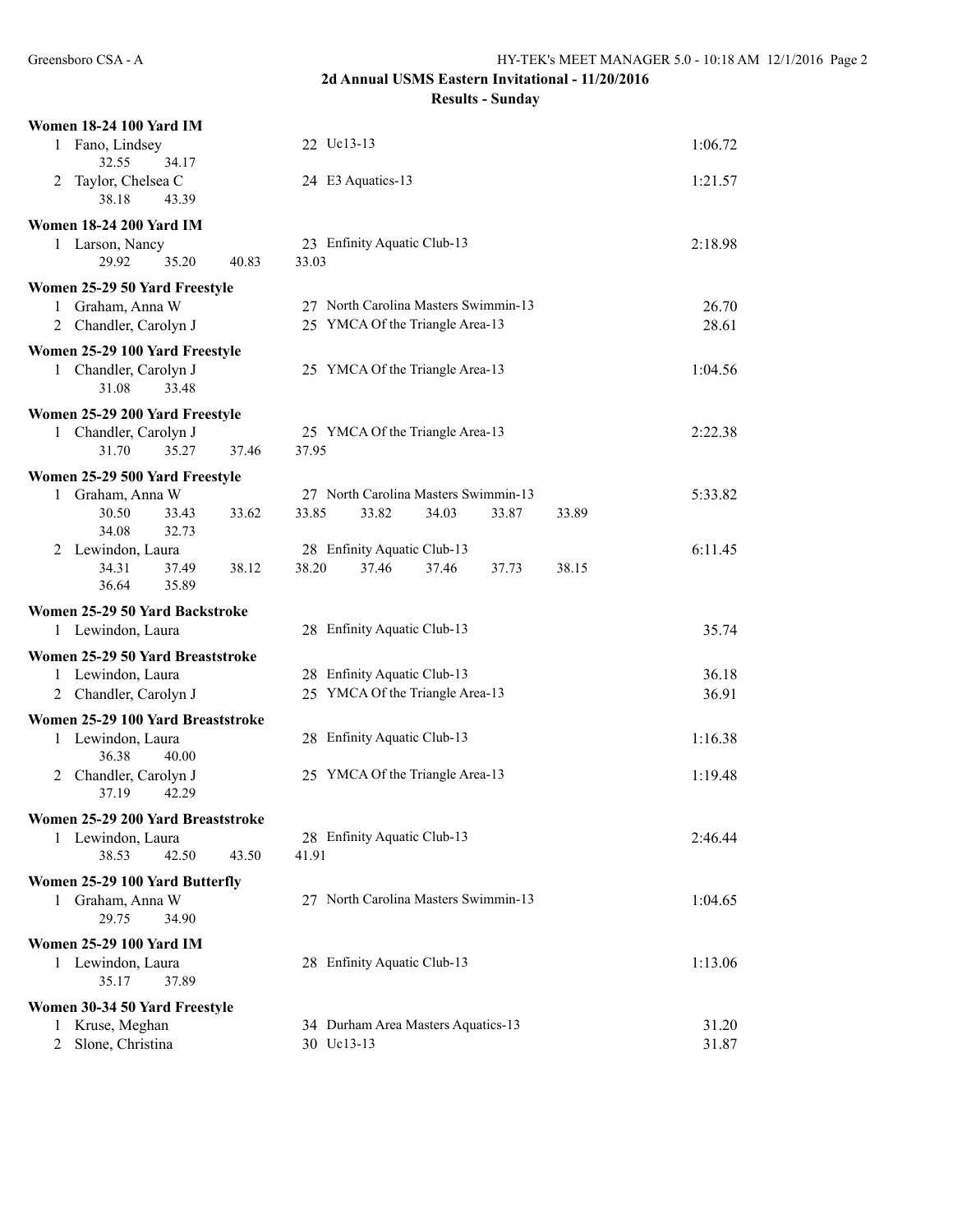| Women 30-34 100 Yard Freestyle            |                                                               |           |
|-------------------------------------------|---------------------------------------------------------------|-----------|
| 1 Kruse, Meghan<br>32.40<br>39.17         | 34 Durham Area Masters Aquatics-13                            | 1:11.57   |
| 2 Morris, Alexis L                        | 34 Enfinity Aquatic Club-13                                   | 1:12.94   |
| 38.84<br>34.10                            |                                                               |           |
| Women 30-34 500 Yard Freestyle            |                                                               |           |
| 1 Morris, Alexis L                        | 34 Enfinity Aquatic Club-13                                   | 7:02.90   |
| 40.76<br>37.17<br>42.57<br>43.22<br>41.39 | 43.35<br>43.08<br>43.53<br>43.85<br>43.98                     |           |
| Women 30-34 50 Yard Backstroke            |                                                               |           |
| Morris, Alexis L<br>1                     | 34 Enfinity Aquatic Club-13                                   | 38.60     |
| Slone, Christina<br>$\overline{2}$        | 30 Uc13-13                                                    | 39.43     |
| Women 30-34 100 Yard Backstroke           |                                                               |           |
| 1 Morris, Alexis L<br>40.50<br>43.01      | 34 Enfinity Aquatic Club-13                                   | 1:23.51   |
|                                           |                                                               |           |
| Women 30-34 50 Yard Breaststroke          |                                                               |           |
| 1 Kruse, Meghan                           | 34 Durham Area Masters Aquatics-13                            | 41.84     |
| Women 30-34 100 Yard Breaststroke         |                                                               |           |
| 1 Kruse, Meghan<br>42.91<br>48.41         | 34 Durham Area Masters Aquatics-13                            | 1:31.32   |
| Women 30-34 50 Yard Butterfly             |                                                               |           |
| Slone, Christina<br>1                     | 30 Uc13-13                                                    | 37.18     |
| <b>Women 30-34 100 Yard IM</b>            |                                                               |           |
| 1 Kruse, Meghan                           | 34 Durham Area Masters Aquatics-13                            | 1:21.58   |
| 37.56<br>44.02                            |                                                               |           |
| Slone, Christina<br>$\qquad \qquad -$     | 30 Uc13-13                                                    | DQ        |
| 47.53<br>39.93                            |                                                               |           |
| Women 35-39 50 Yard Freestyle             |                                                               |           |
| Selema, Frances<br>1                      | 35 YMCA Of the Triangle Area-13                               | 27.97     |
| McAteer, Heather<br>$\overline{2}$        | 36 Fort Bragg Masters-13<br>39 Gaston Gators - Gastonia NC-13 | 28.98     |
| Cherry, Tammy H<br>$\mathfrak{Z}$         |                                                               | 30.45     |
| Maloney, Diedre O<br>4                    | 35 Gaston Gators - Gastonia NC-13                             | 32.05     |
| Lentz-Martin, Kathy<br>5                  | 35 James J Harris YMCA Masters -- 13                          | 32.27     |
| Tabor, Kelly E<br>6                       | 39 Gaston Gators - Gastonia NC-13                             | 33.01     |
| Women 35-39 100 Yard Freestyle            |                                                               |           |
| Selema, Frances<br>1<br>28.68<br>31.50    | 35 YMCA Of the Triangle Area-13                               | 1:00.18   |
| McAteer, Heather<br>2                     | 36 Fort Bragg Masters-13                                      | 1:02.76   |
| 29.73<br>33.03                            |                                                               |           |
| Old, Catherine A<br>3<br>31.56<br>36.42   | 39 Triad Masters Swimming Greens-13                           | 1:07.98   |
| Women 35-39 200 Yard Freestyle            |                                                               |           |
| McAteer, Heather<br>1                     | 36 Fort Bragg Masters-13                                      | 2:22.61   |
| 30.74<br>34.78<br>37.73                   | 39.36                                                         |           |
| Lentz-Martin, Kathy<br>2                  | 35 James J Harris YMCA Masters -- 13                          | 2:47.64   |
| 36.49<br>41.70<br>44.08                   | 45.37                                                         |           |
| Uhl, Alicia K                             | 39 Hawk Masters Uncw-13                                       | <b>NS</b> |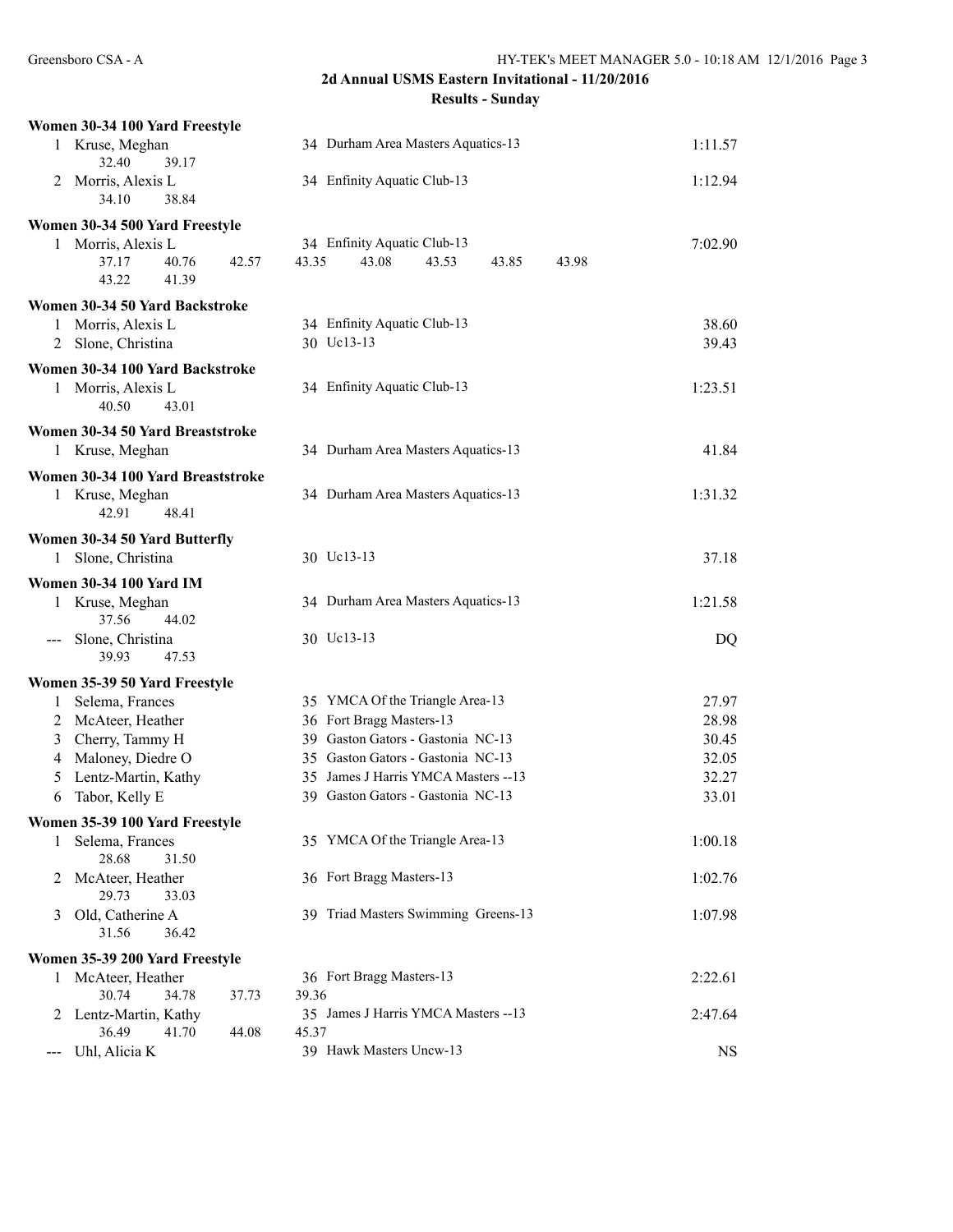|   | Women 35-39 500 Yard Freestyle          |       |       |                                      |       |       |       |           |
|---|-----------------------------------------|-------|-------|--------------------------------------|-------|-------|-------|-----------|
|   | 1 Old, Catherine A                      |       |       | 39 Triad Masters Swimming Greens-13  |       |       |       | 6:33.87   |
|   | 34.44<br>37.86<br>39.25<br>40.91        | 40.00 | 40.24 | 40.22                                | 39.60 | 40.57 | 40.78 |           |
|   | 2 Lentz-Martin, Kathy                   |       |       | 35 James J Harris YMCA Masters -- 13 |       |       |       | 7:21.99   |
|   | 40.74<br>36.08<br>46.93<br>45.55        | 43.66 | 45.71 | 45.87                                | 45.19 | 46.13 | 46.13 |           |
|   | Women 35-39 50 Yard Backstroke          |       |       |                                      |       |       |       |           |
|   | Old, Catherine A                        |       |       | 39 Triad Masters Swimming Greens-13  |       |       |       | 32.06     |
|   | 2 Cherry, Tammy H                       |       |       | 39 Gaston Gators - Gastonia NC-13    |       |       |       | 34.73     |
|   | 3 Maloney, Diedre O                     |       |       | 35 Gaston Gators - Gastonia NC-13    |       |       |       | 37.43     |
|   | 4 McAteer, Heather                      |       |       | 36 Fort Bragg Masters-13             |       |       |       | 38.15     |
|   | Women 35-39 100 Yard Backstroke         |       |       |                                      |       |       |       |           |
|   | 1 Old, Catherine A<br>34.64<br>35.69    |       |       | 39 Triad Masters Swimming Greens-13  |       |       |       | 1:10.33   |
|   | --- Cherry, Tammy H                     |       |       | 39 Gaston Gators - Gastonia NC-13    |       |       |       | <b>NS</b> |
|   | Women 35-39 200 Yard Backstroke         |       |       |                                      |       |       |       |           |
|   | 1 Old, Catherine A                      |       |       | 39 Triad Masters Swimming Greens-13  |       |       |       | 2:34.54   |
|   | 39.12<br>36.45                          | 40.20 | 38.77 |                                      |       |       |       |           |
|   | Women 35-39 50 Yard Breaststroke        |       |       |                                      |       |       |       |           |
|   | 1 Tabor, Kelly E                        |       |       | 39 Gaston Gators - Gastonia NC-13    |       |       |       | 40.11     |
|   | 2 Lentz-Martin, Kathy                   |       |       | 35 James J Harris YMCA Masters -- 13 |       |       |       | 42.21     |
|   | Women 35-39 100 Yard Breaststroke       |       |       |                                      |       |       |       |           |
|   | 1 Lentz-Martin, Kathy<br>43.00<br>51.01 |       |       | 35 James J Harris YMCA Masters --13  |       |       |       | 1:34.01   |
|   | --- Uhl, Alicia K                       |       |       | 39 Hawk Masters Uncw-13              |       |       |       | <b>NS</b> |
|   | Women 35-39 200 Yard Breaststroke       |       |       |                                      |       |       |       |           |
|   | 1 Old, Catherine A                      |       |       | 39 Triad Masters Swimming Greens-13  |       |       |       | 3:25.22   |
|   | 45.74<br>52.74                          | 54.19 | 52.55 |                                      |       |       |       |           |
|   | Women 35-39 50 Yard Butterfly           |       |       |                                      |       |       |       |           |
|   | 1 Selema, Frances                       |       |       | 35 YMCA Of the Triangle Area-13      |       |       |       | 29.59     |
|   | 2 McAteer, Heather                      |       |       | 36 Fort Bragg Masters-13             |       |       |       | 32.05     |
|   | 3 Cherry, Tammy H                       |       |       | 39 Gaston Gators - Gastonia NC-13    |       |       |       | 33.96     |
|   | 4 Lentz-Martin, Kathy                   |       |       | 35 James J Harris YMCA Masters -- 13 |       |       |       | 36.73     |
|   | Women 35-39 100 Yard Butterfly          |       |       |                                      |       |       |       |           |
|   | 1 Selema, Frances<br>31.50<br>35.66     |       |       | 35 YMCA Of the Triangle Area-13      |       |       |       | 1:07.16   |
|   | <b>Women 35-39 100 Yard IM</b>          |       |       |                                      |       |       |       |           |
|   | --- Uhl, Alicia K                       |       |       | 39 Hawk Masters Uncw-13              |       |       |       | NS.       |
|   | --- Cherry, Tammy H                     |       |       | 39 Gaston Gators - Gastonia NC-13    |       |       |       | <b>NS</b> |
|   | <b>Women 35-39 200 Yard IM</b>          |       |       |                                      |       |       |       |           |
|   | --- Uhl, Alicia K                       |       |       | 39 Hawk Masters Uncw-13              |       |       |       | NS        |
|   | Women 40-44 50 Yard Freestyle           |       |       |                                      |       |       |       |           |
| 1 | Braun, Erika L                          |       |       | 44 Raleigh Area Masters-13           |       |       |       | 24.22     |
|   | Frye, Jenni W                           |       |       | 40 YMCA Seahorse Swim Team - Hick-1  |       |       |       | 29.69     |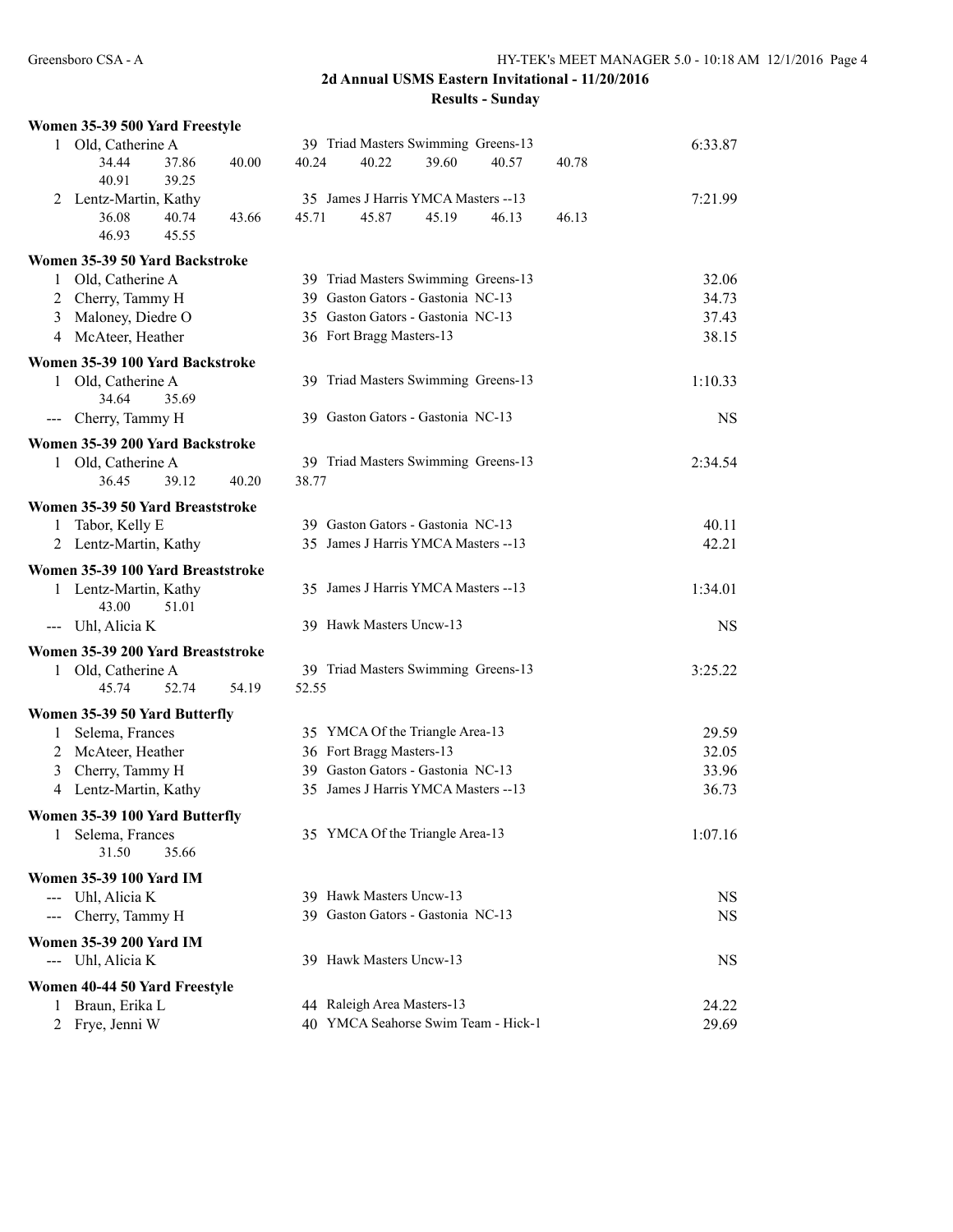| Women 40-44 100 Yard Freestyle                     |                                           |           |
|----------------------------------------------------|-------------------------------------------|-----------|
| 1 Braun, Erika L<br>25.84<br>27.22                 | 44 Raleigh Area Masters-13                | 53.06     |
| 2 Lindquist, Carrie T<br>27.32<br>32.93            | 40 Gaston Gators - Gastonia NC-13         | 1:00.25   |
| Women 40-44 200 Yard Freestyle                     |                                           |           |
| 1 Lindquist, Carrie T                              | 40 Gaston Gators - Gastonia NC-13         | 2:13.16   |
| 29.85<br>33.18<br>34.90                            | 35.23                                     |           |
| Women 40-44 500 Yard Freestyle                     |                                           |           |
| 1 Mistilis, Dinah K                                | 42 Uc13-13                                | 7:23.38   |
| 38.54<br>42.82<br>45.01<br>45.46<br>44.05          | 45.53<br>45.32<br>45.76<br>45.35<br>45.54 |           |
| Women 40-44 50 Yard Backstroke                     |                                           |           |
| 1 Braun, Erika L                                   | 44 Raleigh Area Masters-13                | 28.53     |
| Women 40-44 50 Yard Breaststroke                   |                                           |           |
| 1 Braun, Erika L                                   | 44 Raleigh Area Masters-13                | 32.28     |
| 2 Frye, Jenni W                                    | 40 YMCA Seahorse Swim Team - Hick-1       | 39.06     |
| Women 40-44 100 Yard Breaststroke                  |                                           |           |
| 1 Frye, Jenni W                                    | 40 YMCA Seahorse Swim Team - Hick-1       | 1:24.44   |
| 40.10<br>44.34                                     |                                           |           |
| Women 40-44 50 Yard Butterfly                      |                                           |           |
| 1 Braun, Erika L                                   | 44 Raleigh Area Masters-13                | 25.99     |
| 2 Frye, Jenni W                                    | 40 YMCA Seahorse Swim Team - Hick-1       | 34.71     |
| Women 40-44 100 Yard Butterfly                     |                                           |           |
| Braun, Erika L<br>1<br>28.23<br>32.86              | 44 Raleigh Area Masters-13                | 1:01.09   |
| 2 Lindquist, Carrie T<br>31.86<br>37.38            | 40 Gaston Gators - Gastonia NC-13         | 1:09.24   |
| <b>Women 40-44 100 Yard IM</b>                     |                                           |           |
| --- Frye, Jenni W                                  | 40 YMCA Seahorse Swim Team - Hick-1       | <b>NS</b> |
| Women 45-49 50 Yard Freestyle                      |                                           |           |
| Holland, Amy S<br>$\mathbf{1}$                     | 45 SwimMAC Masters - Charlotte-13         | 25.27     |
| Buckley-Kornatz, Jennifer A<br>2                   | 45 Enfinity Aquatic Club-13               | 28.42     |
| 3<br>Maycock, Cary W                               | 48 Enfinity Aquatic Club-13               | 29.35     |
| Lawton, Cynthia<br>4                               | 46 YMCA Of the Triangle Area-13           | 35.17     |
| Shoaf, Patty<br>5                                  | 46 Uc13-13                                | 36.38     |
| Soleo, Cari S<br>6                                 | 48 YMCA Of the Triangle Area-13           | 37.18     |
| Women 45-49 100 Yard Freestyle                     |                                           |           |
| Holland, Amy S<br>1                                | 45 SwimMAC Masters - Charlotte-13         | 56.22     |
| 27.03<br>29.19<br>Buckley-Kornatz, Jennifer A<br>2 | 45 Enfinity Aquatic Club-13               | 1:01.31   |
| 29.01<br>32.30                                     |                                           |           |
| Maycock, Cary W<br>3                               | 48 Enfinity Aquatic Club-13               | 1:03.89   |
| 31.10<br>32.79                                     | 46 YMCA Of the Triangle Area-13           | 1:19.03   |
| Lawton, Cynthia<br>4<br>37.54<br>41.49             |                                           |           |
| Shoaf, Patty<br>5                                  | 46 Uc13-13                                | 1:25.89   |
| 41.44<br>44.45                                     |                                           |           |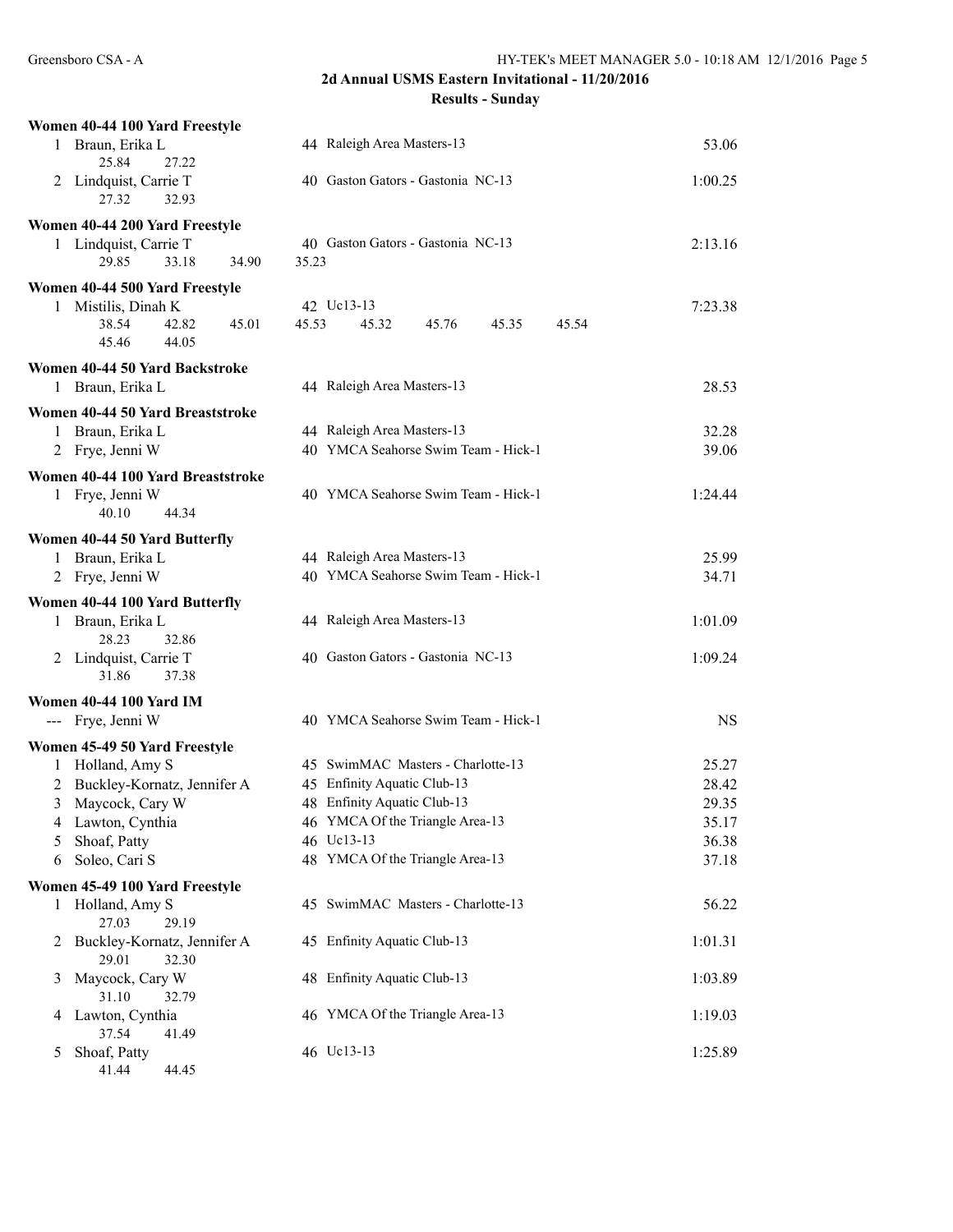|                            | (Women 45-49 100 Yard Freestyle)                |       |       |                                      |       |       |       |            |
|----------------------------|-------------------------------------------------|-------|-------|--------------------------------------|-------|-------|-------|------------|
|                            | --- Hogan, Patricia S                           |       |       | 47 North Carolina Aquatic Club Ma-13 |       |       |       | <b>NS</b>  |
|                            | Women 45-49 500 Yard Freestyle                  |       |       |                                      |       |       |       |            |
|                            | 1 Maycock, Cary W                               |       |       | 48 Enfinity Aquatic Club-13          |       |       |       | 6:24.66    |
|                            | 33.15<br>36.61<br>40.33<br>39.51                | 38.15 | 38.74 | 38.66                                | 39.55 | 40.04 | 39.92 |            |
| 2                          | Soleo, Cari S                                   |       |       | 48 YMCA Of the Triangle Area-13      |       |       |       | 6:29.25    |
|                            | 34.72<br>38.02<br>39.77<br>38.18                | 39.91 | 40.42 | 40.05                                | 39.87 | 38.80 | 39.51 |            |
| $\qquad \qquad \text{---}$ | Hogan, Patricia S                               |       |       | 47 North Carolina Aquatic Club Ma-13 |       |       |       | <b>DNF</b> |
|                            | Women 45-49 50 Yard Backstroke                  |       |       |                                      |       |       |       |            |
| 1                          | Buckley-Kornatz, Jennifer A                     |       |       | 45 Enfinity Aquatic Club-13          |       |       |       | 32.57      |
|                            | 2 Soleo, Cari S                                 |       |       | 48 YMCA Of the Triangle Area-13      |       |       |       | 41.15      |
|                            | 3 Lawton, Cynthia                               |       |       | 46 YMCA Of the Triangle Area-13      |       |       |       | 41.60      |
| 4                          | Shoaf, Patty                                    |       |       | 46 Uc13-13                           |       |       |       | 54.89      |
| $\frac{1}{2}$              | Holland, Amy S                                  |       |       | 45 SwimMAC Masters - Charlotte-13    |       |       |       | <b>NS</b>  |
|                            | Women 45-49 100 Yard Backstroke                 |       |       |                                      |       |       |       |            |
|                            | 1 Buckley-Kornatz, Jennifer A<br>33.91<br>37.61 |       |       | 45 Enfinity Aquatic Club-13          |       |       |       | 1:11.52    |
|                            | --- Holland, Amy S                              |       |       | 45 SwimMAC Masters - Charlotte-13    |       |       |       | <b>NS</b>  |
|                            | Women 45-49 200 Yard Backstroke                 |       |       |                                      |       |       |       |            |
|                            | 1 Holland, Amy S                                |       |       | 45 SwimMAC Masters - Charlotte-13    |       |       |       | 2:28.77    |
|                            | 34.47<br>36.99                                  | 38.80 | 38.51 |                                      |       |       |       |            |
|                            | 2 Maycock, Cary W                               |       |       | 48 Enfinity Aquatic Club-13          |       |       |       | 2:55.33    |
|                            | 41.59<br>44.38                                  | 45.38 | 43.98 |                                      |       |       |       |            |
|                            | Women 45-49 50 Yard Breaststroke                |       |       |                                      |       |       |       |            |
| 1                          | Maycock, Cary W                                 |       |       | 48 Enfinity Aquatic Club-13          |       |       |       | 38.87      |
| 2                          | Soleo, Cari S                                   |       |       | 48 YMCA Of the Triangle Area-13      |       |       |       | 41.46      |
|                            | Women 45-49 100 Yard Breaststroke               |       |       |                                      |       |       |       |            |
| 1                          | Soleo, Cari S<br>42.60<br>49.28                 |       |       | 48 YMCA Of the Triangle Area-13      |       |       |       | 1:31.88    |
|                            | Women 45-49 50 Yard Butterfly                   |       |       |                                      |       |       |       |            |
|                            | 1 Holland, Amy S                                |       |       | 45 SwimMAC Masters - Charlotte-13    |       |       |       | 27.69      |
|                            | 2 Buckley-Kornatz, Jennifer A                   |       |       | 45 Enfinity Aquatic Club-13          |       |       |       | 32.04      |
|                            | <b>Women 45-49 100 Yard IM</b>                  |       |       |                                      |       |       |       |            |
|                            | 1 Buckley-Kornatz, Jennifer A<br>33.12<br>41.30 |       |       | 45 Enfinity Aquatic Club-13          |       |       |       | 1:14.42    |
| 2                          | Maycock, Cary W<br>36.98<br>39.91               |       |       | 48 Enfinity Aquatic Club-13          |       |       |       | 1:16.89    |
| $--$                       | Soleo, Cari S<br>35.78<br>46.47                 |       |       | 48 YMCA Of the Triangle Area-13      |       |       |       | DQ         |
|                            | Women 50-54 50 Yard Freestyle                   |       |       |                                      |       |       |       |            |
| 1                          | Quillen, Diane E                                |       |       | 53 Enfinity Aquatic Club-13          |       |       |       | 29.78      |
| 2                          | Dore, Mary G                                    |       | 52    | SwimMAC Masters - Charlotte-13       |       |       |       | 29.79      |
| 3                          | Clevenger, Julie C                              |       |       | 51 USA Masters-13                    |       |       |       | 39.32      |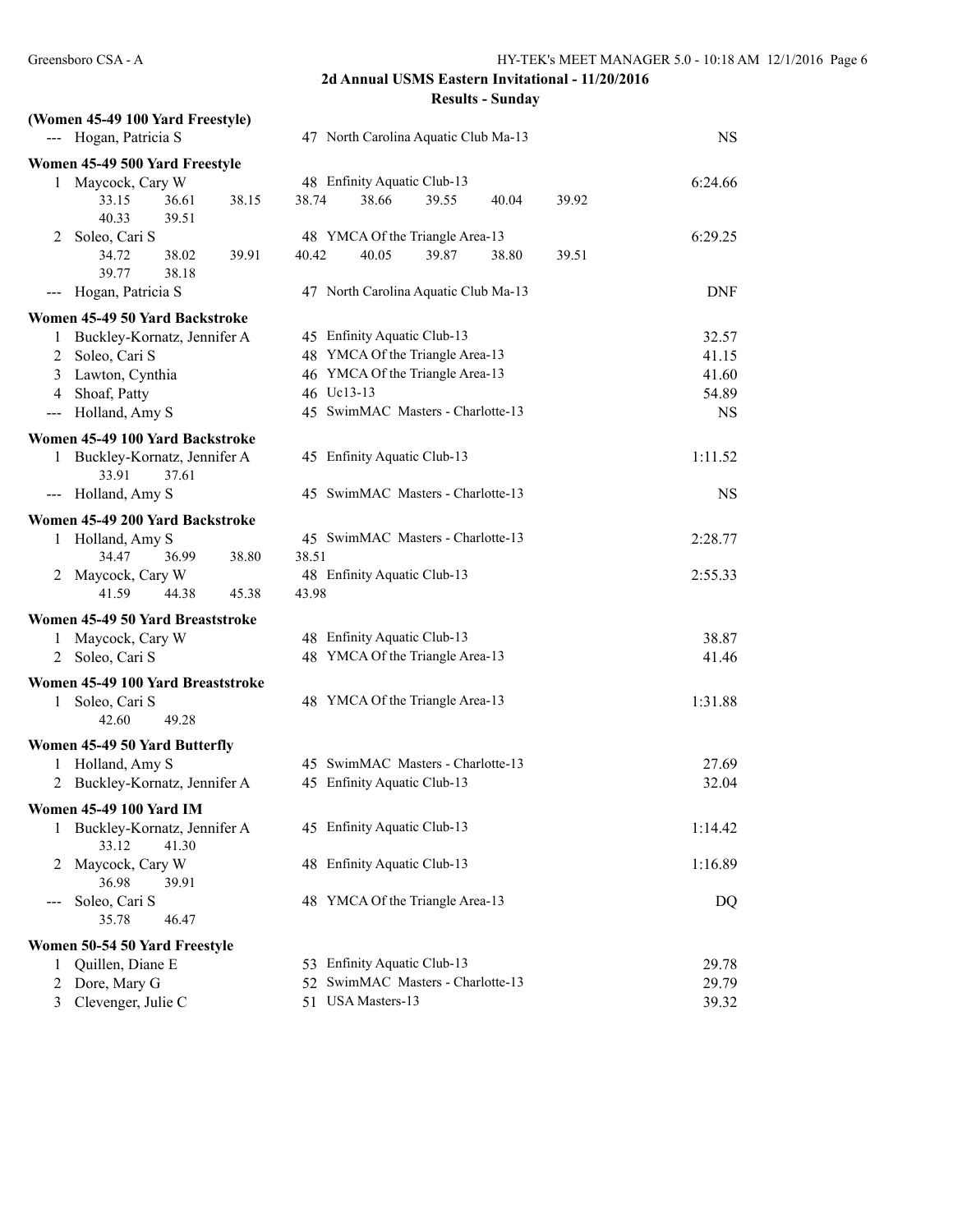|                   | Women 50-54 100 Yard Freestyle                          |                                                         |           |
|-------------------|---------------------------------------------------------|---------------------------------------------------------|-----------|
| 1                 | Wolff, Celia<br>29.86<br>32.86                          | 50 Fort Bragg Masters-13                                | 1:02.72   |
| 2                 | Dore, Mary G<br>30.78<br>33.08                          | 52 SwimMAC Masters - Charlotte-13                       | 1:03.86   |
| 3                 | Maroclo, Christine A<br>36.58<br>38.86                  | 54 Uc13-13                                              | 1:15.44   |
| 4                 | Clevenger, Julie C<br>38.84<br>43.83                    | 51 USA Masters-13                                       | 1:22.67   |
|                   | Gregory, Carol M                                        | 51 Tyde Endurance and Aquatics Ma-13                    | <b>NS</b> |
|                   | Women 50-54 200 Yard Freestyle                          |                                                         |           |
|                   | 1 Dore, Mary G                                          | 52 SwimMAC Masters - Charlotte-13                       | 2:18.41   |
|                   | 32.40<br>34.85<br>35.99                                 | 35.17                                                   |           |
|                   | 2 Maroclo, Christine A                                  | 54 Uc13-13                                              | 2:43.46   |
|                   | 37.31<br>41.43<br>42.53                                 | 42.19                                                   |           |
|                   | Women 50-54 500 Yard Freestyle                          |                                                         |           |
|                   | 1 Dore, Mary G                                          | 52 SwimMAC Masters - Charlotte-13                       | 6:05.23   |
|                   | 33.42<br>36.27<br>37.14                                 | 37.20<br>36.80<br>37.21<br>36.98<br>37.38               |           |
|                   | 37.15<br>35.68                                          |                                                         |           |
| 2                 | Maroclo, Christine A<br>38.21<br>41.61<br>42.55         | 54 Uc13-13<br>43.05<br>42.94<br>43.16<br>43.27<br>43.44 | 7:03.24   |
|                   | 43.06<br>41.95                                          |                                                         |           |
| 3                 | Gregory, Carol M                                        | 51 Tyde Endurance and Aquatics Ma-13                    | 7:10.74   |
|                   | 37.33<br>42.35<br>43.70                                 | 43.98<br>44.37<br>44.86<br>44.25<br>43.64               |           |
|                   | 44.18<br>42.08                                          |                                                         |           |
| 4                 | Faulkner, Valerie                                       | 53 North Carolina Masters Swimmin-13                    | 8:30.75   |
|                   | 45.89<br>50.76<br>48.69<br>50.76<br>52.56               | 52.34<br>52.08<br>52.97<br>51.82<br>52.88               |           |
|                   | Women 50-54 50 Yard Backstroke                          |                                                         |           |
|                   |                                                         |                                                         |           |
|                   | 1 Wolff, Celia                                          | 50 Fort Bragg Masters-13                                | 32.05     |
|                   | Women 50-54 100 Yard Backstroke                         |                                                         |           |
| 1                 | Wolff, Celia                                            | 50 Fort Bragg Masters-13                                | 1:11.27   |
|                   | 34.46<br>36.81                                          |                                                         |           |
| $\qquad \qquad -$ | Gregory, Carol M                                        | 51 Tyde Endurance and Aquatics Ma-13                    | <b>NS</b> |
|                   | Women 50-54 200 Yard Backstroke<br>--- Gregory, Carol M | 51 Tyde Endurance and Aquatics Ma-13                    | <b>NS</b> |
| 1                 | Women 50-54 50 Yard Breaststroke<br>Quillen, Diane E    | 53 Enfinity Aquatic Club-13                             | 38.96     |
|                   | Women 50-54 100 Yard Breaststroke                       |                                                         |           |
|                   | 1 Quillen, Diane E                                      | 53 Enfinity Aquatic Club-13                             | 1:25.24   |
| 2                 | 40.33<br>44.91<br>Clevenger, Julie C<br>50.10<br>53.23  | 51 USA Masters-13                                       | 1:43.33   |
|                   |                                                         |                                                         |           |
|                   | Women 50-54 200 Yard Breaststroke                       | 53 Enfinity Aquatic Club-13                             | 3:06.76   |
|                   | 1 Quillen, Diane E<br>41.57<br>47.17<br>48.84           | 49.18                                                   |           |
|                   |                                                         |                                                         |           |
| 1                 | Women 50-54 50 Yard Butterfly<br>Wolff, Celia           | 50 Fort Bragg Masters-13                                | 29.78     |
| 2                 | Quillen, Diane E                                        | 53 Enfinity Aquatic Club-13                             | 32.65     |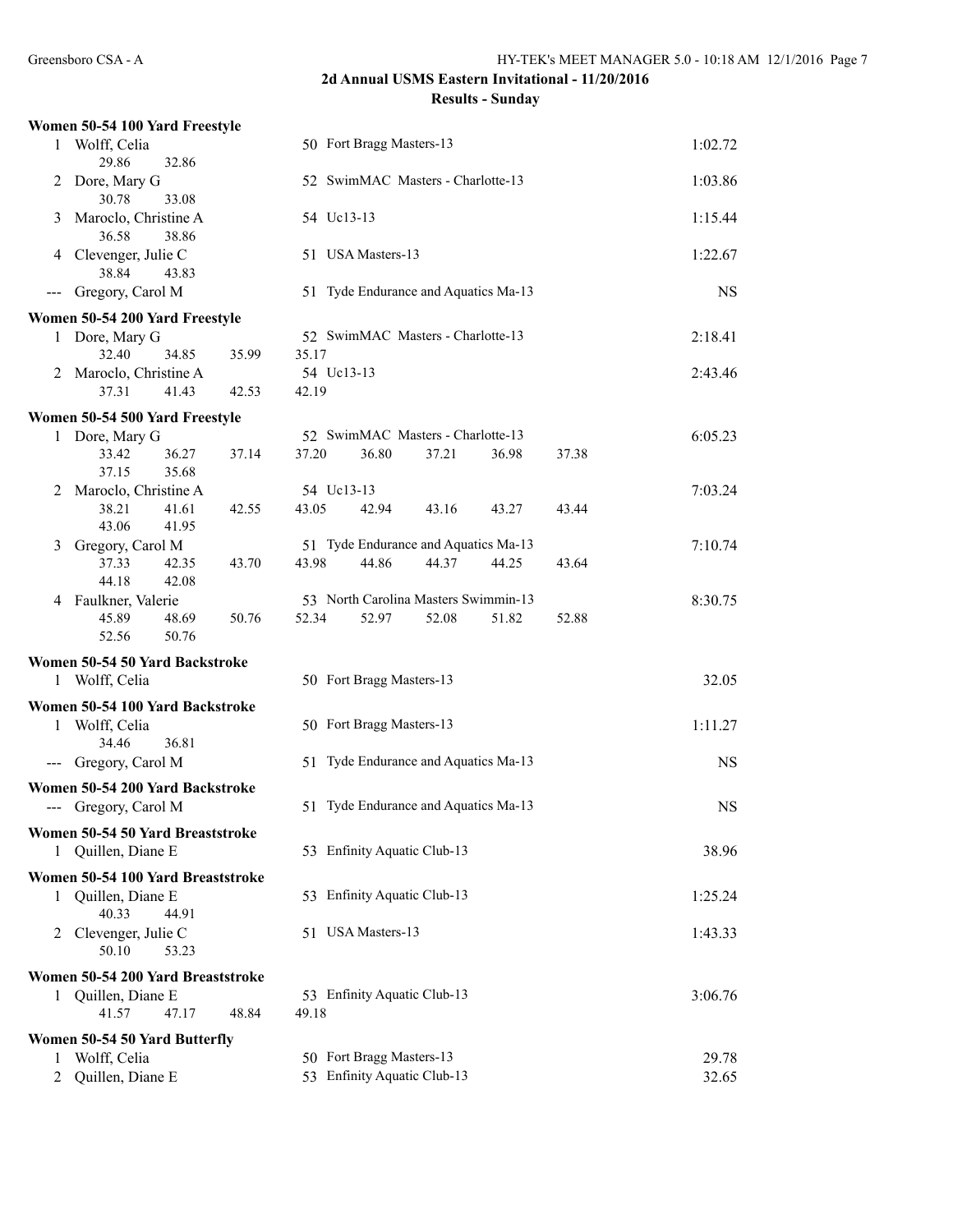# **2d Annual USMS Eastern Invitational - 11/20/2016**

**Results - Sunday**

|     | (Women 50-54 50 Yard Butterfly)      |                |                                      |           |
|-----|--------------------------------------|----------------|--------------------------------------|-----------|
|     | 3 Maroclo, Christine A               |                | 54 Uc13-13                           | 38.81     |
|     | 4 Clevenger, Julie C                 |                | 51 USA Masters-13                    | 39.77     |
|     | Women 50-54 200 Yard Butterfly       |                |                                      |           |
|     | 1 Dore, Mary G                       |                | 52 SwimMAC Masters - Charlotte-13    | 2:49.87   |
|     | 38.36<br>42.80                       | 44.67<br>44.04 |                                      |           |
|     | <b>Women 50-54 100 Yard IM</b>       |                |                                      |           |
| 1   | Quillen, Diane E                     |                | 53 Enfinity Aquatic Club-13          | 1:17.39   |
|     | 36.38<br>41.01                       |                |                                      |           |
| 2   | Gregory, Carol M<br>38.32<br>45.56   |                | 51 Tyde Endurance and Aquatics Ma-13 | 1:23.88   |
| 3   | Clevenger, Julie C                   |                | 51 USA Masters-13                    | 1:33.95   |
|     | 42.74<br>51.21                       |                |                                      |           |
|     | <b>Women 50-54 200 Yard IM</b>       |                |                                      |           |
|     | 1 Maroclo, Christine A               |                | 54 Uc13-13                           | 3:07.83   |
|     | 39.66<br>50.15                       | 55.63<br>42.39 |                                      |           |
|     | 2 Clevenger, Julie C                 |                | 51 USA Masters-13                    | 3:27.88   |
|     | 41.15<br>55.58                       | 1:51.15        |                                      |           |
| --- | Gregory, Carol M                     |                | 51 Tyde Endurance and Aquatics Ma-13 | <b>NS</b> |
|     | <b>Women 50-54 400 Yard IM</b>       |                |                                      |           |
|     | 1 Dore, Mary G                       |                | 52 SwimMAC Masters - Charlotte-13    | 5:46.19   |
|     | 36.48<br>42.31                       | 45.60<br>47.11 | 51.70<br>51.11<br>36.43<br>35.45     |           |
|     | Women 55-59 50 Yard Freestyle        |                |                                      |           |
| 1   | Campagna, Janice M                   |                | 56 Enfinity Aquatic Club-13          | 29.62     |
|     | 2 Tiska, Patty A                     |                | 56 Triad Masters Swimming Greens-13  | 29.97     |
| 3   | Seay, Nancy V                        |                | 57 Greensboro Community YMCA Mast-   | 40.22     |
|     | Women 55-59 100 Yard Freestyle       |                |                                      |           |
| 1   | Campagna, Janice M<br>30.43<br>34.76 |                | 56 Enfinity Aquatic Club-13          | 1:05.19   |
| 2   | Tiska, Patty A<br>31.65<br>36.09     |                | 56 Triad Masters Swimming Greens-13  | 1:07.74   |
|     | Women 55-59 200 Yard Freestyle       |                |                                      |           |
|     | --- Campagna, Janice M               |                | 56 Enfinity Aquatic Club-13          | NS        |
|     | Women 55-59 50 Yard Backstroke       |                |                                      |           |
|     | 1 Tiska, Patty A                     |                | 56 Triad Masters Swimming Greens-13  | 37.58     |
|     | 2 Seay, Nancy V                      |                | 57 Greensboro Community YMCA Mast-   | 48.63     |
|     | Women 55-59 50 Yard Breaststroke     |                |                                      |           |
| 1   | Campagna, Janice M                   |                | 56 Enfinity Aquatic Club-13          | 38.90     |
| 2   | Tiska, Patty A                       |                | 56 Triad Masters Swimming Greens-13  | 45.67     |
| 3   | Seay, Nancy V                        |                | 57 Greensboro Community YMCA Mast-   | 48.87     |
|     | Women 55-59 100 Yard Breaststroke    |                |                                      |           |
| 1   | Campagna, Janice M                   |                | 56 Enfinity Aquatic Club-13          | 1:24.26   |
| 2   | Seay, Nancy V                        |                | 57 Greensboro Community YMCA Mast-   | 1:44.11   |
|     | 49.99<br>54.12                       |                |                                      |           |
|     | Women 55-59 200 Yard Breaststroke    |                |                                      |           |
|     | 1 Campagna, Janice M                 |                | 56 Enfinity Aquatic Club-13          | 3:02.71   |
|     | 40.46<br>45.87                       | 48.47<br>47.91 |                                      |           |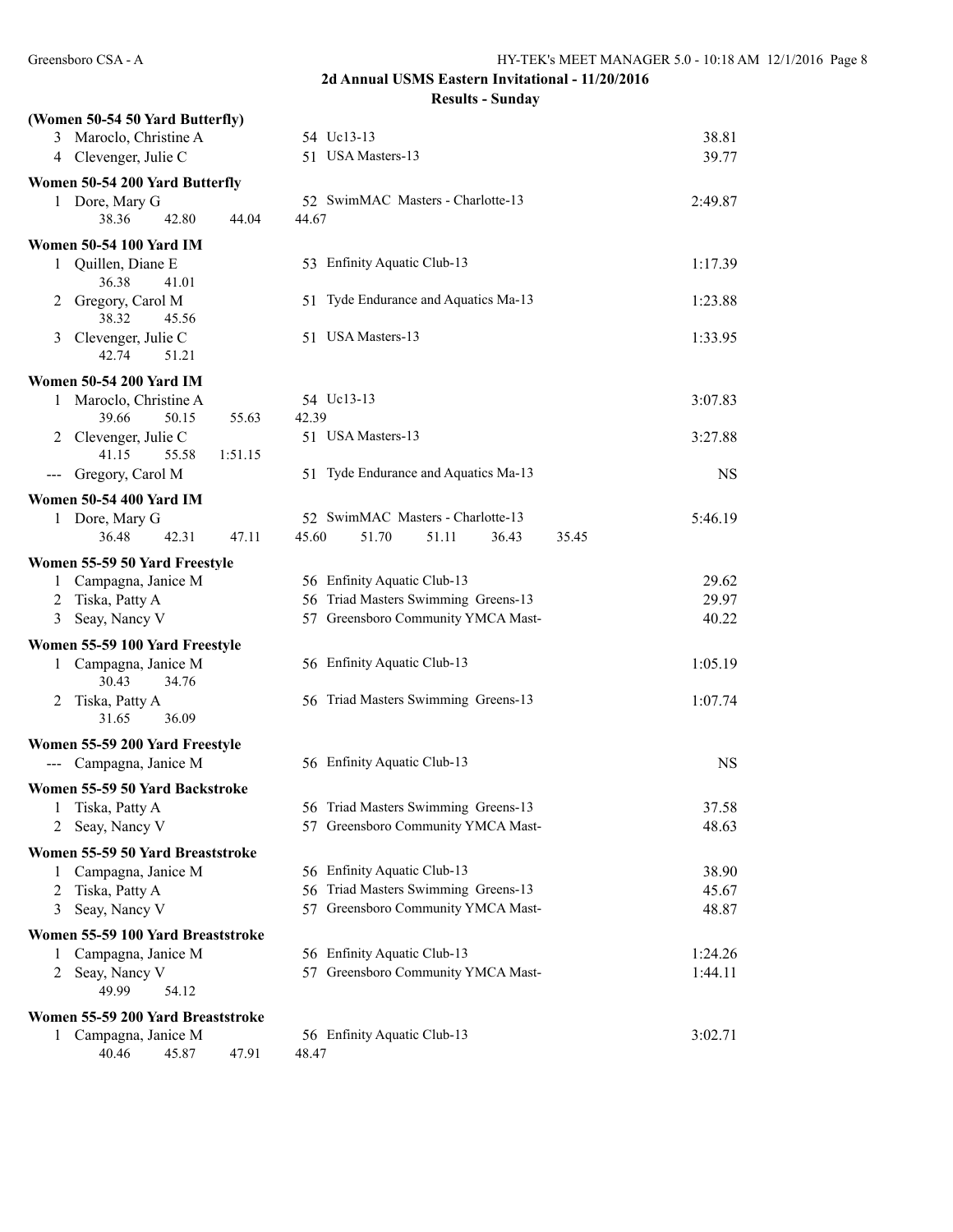| (Women 55-59 200 Yard Breaststroke)                        |                                                                                   |           |
|------------------------------------------------------------|-----------------------------------------------------------------------------------|-----------|
| 2 Seay, Nancy V<br>51.32<br>57.74<br>59.61                 | 57 Greensboro Community YMCA Mast-<br>57.94                                       | 3:46.61   |
| Women 55-59 50 Yard Butterfly                              |                                                                                   |           |
| Tiska, Patty A<br>1                                        | 56 Triad Masters Swimming Greens-13                                               | 33.24     |
| 2 Seay, Nancy V                                            | 57 Greensboro Community YMCA Mast-                                                | 47.33     |
| Women 55-59 200 Yard Butterfly                             |                                                                                   |           |
| Whelchel, Nancy L<br>1<br>39.96<br>45.52<br>1:37.37        | 56 Raleigh Area Masters-13                                                        | 3:02.85   |
| Women 55-59 100 Yard IM                                    |                                                                                   |           |
| 1 Whelchel, Nancy L<br>38.30<br>39.23                      | 56 Raleigh Area Masters-13                                                        | 1:17.53   |
| Tiska, Patty A<br>2<br>36.38<br>44.87                      | 56 Triad Masters Swimming Greens-13                                               | 1:21.25   |
| <b>Women 55-59 200 Yard IM</b>                             |                                                                                   |           |
| 1 Whelchel, Nancy L<br>39.48<br>43.70<br>47.90             | 56 Raleigh Area Masters-13<br>36.64                                               | 2:47.72   |
| <b>Women 55-59 400 Yard IM</b>                             |                                                                                   |           |
| 1 Whelchel, Nancy L                                        | 56 Raleigh Area Masters-13                                                        | 5:52.59   |
| 45.72<br>38.75<br>44.15                                    | 38.14<br>44.60<br>51.25<br>50.38<br>39.60                                         |           |
| Women 60-64 200 Yard Freestyle                             |                                                                                   |           |
| --- Wainwright, Joanne                                     | 61 North Carolina Masters Swimmin-13                                              | <b>NS</b> |
| Women 60-64 500 Yard Freestyle                             |                                                                                   |           |
| 1 Wainwright, Joanne                                       | 61 North Carolina Masters Swimmin-13                                              | 6:35.69   |
| 35.74<br>39.31<br>41.09<br>39.79<br>37.61                  | 40.96<br>40.67<br>40.42<br>40.03<br>40.07                                         |           |
| Women 60-64 100 Yard Butterfly                             |                                                                                   |           |
| 1 Wainwright, Joanne<br>40.61<br>37.35                     | 61 North Carolina Masters Swimmin-13                                              | 1:17.96   |
| Women 60-64 200 Yard Butterfly                             |                                                                                   |           |
| 1 Wainwright, Joanne<br>45.72<br>38.48<br>45.00            | 61 North Carolina Masters Swimmin-13<br>46.34                                     | 2:55.54   |
| <b>Women 60-64 200 Yard IM</b>                             |                                                                                   |           |
| 1 Wainwright, Joanne<br>36.48<br>42.99<br>52.16            | 61 North Carolina Masters Swimmin-13<br>39.96                                     | 2:51.59   |
| Women 60-64 400 Yard IM                                    |                                                                                   |           |
| 1 Wainwright, Joanne<br>37.28<br>42.28<br>45.95            | 61 North Carolina Masters Swimmin-13<br>47.00<br>51.00<br>52.02<br>39.54<br>38.78 | 5:53.85   |
| Women 65-69 50 Yard Breaststroke                           |                                                                                   |           |
| --- BoskatMurray, Sue                                      | 65 Uc13-13                                                                        | <b>NS</b> |
| Women 65-69 100 Yard Breaststroke                          |                                                                                   |           |
| --- BoskatMurray, Sue                                      | 65 Uc13-13                                                                        | NS.       |
| Women 65-69 200 Yard Breaststroke<br>--- BoskatMurray, Sue | 65 Uc13-13                                                                        | NS        |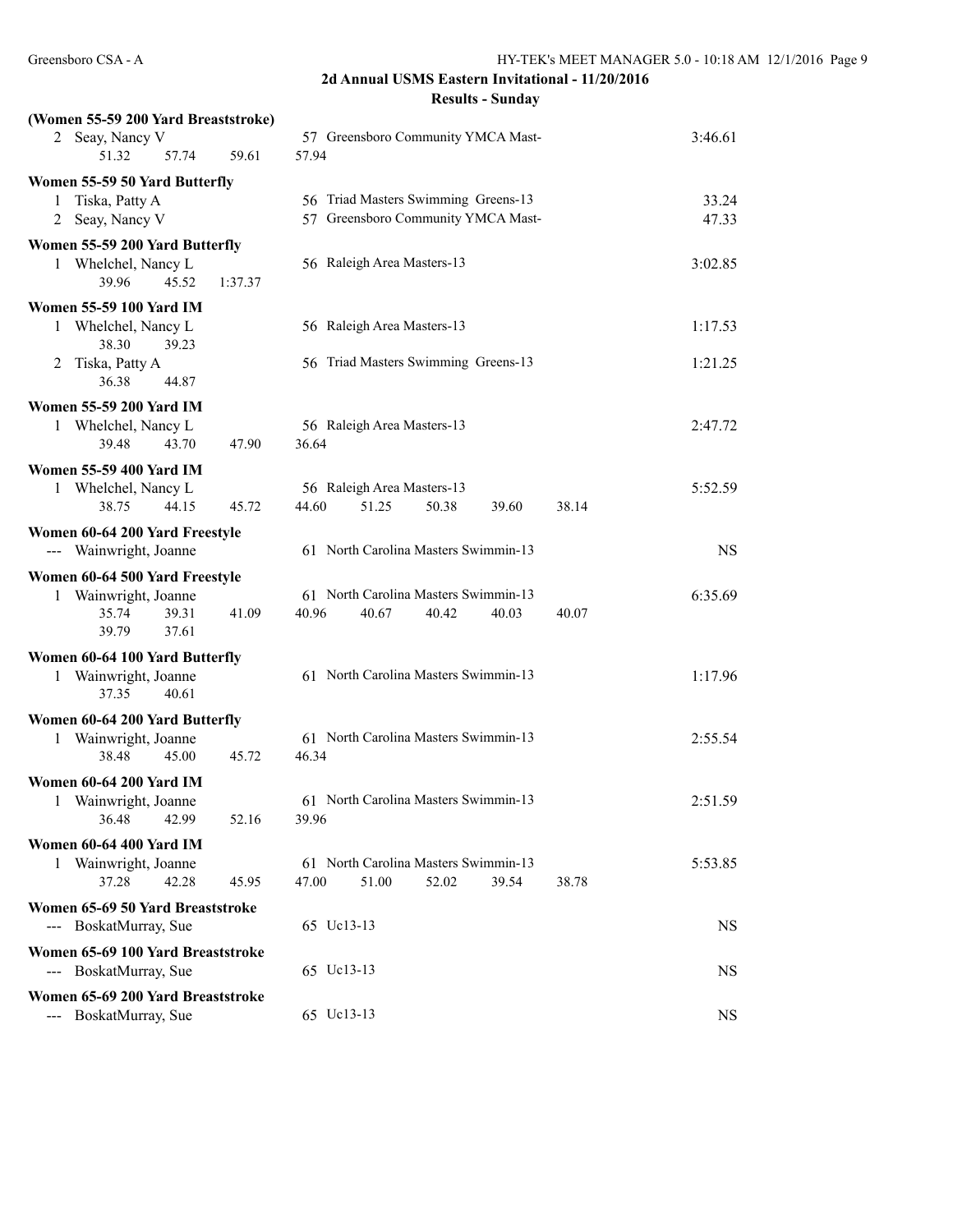| Women 70-74 50 Yard Freestyle<br>1 Brooks, SAMM      | 72 Carolina Aquatic Team-13          | 1:03.80   |
|------------------------------------------------------|--------------------------------------|-----------|
| Women 70-74 50 Yard Backstroke<br>1 Brooks, SAMM     | 72 Carolina Aquatic Team-13          | 1:13.70   |
| Women 70-74 100 Yard Backstroke                      |                                      |           |
| --- Brooks, SAMM                                     | 72 Carolina Aquatic Team-13          | <b>NS</b> |
| Women 70-74 50 Yard Breaststroke                     |                                      |           |
| 1 Brooks, SAMM                                       | 72 Carolina Aquatic Team-13          | 1:17.93   |
| Men 18-24 50 Yard Freestyle                          |                                      |           |
| 1 Hubbard, Sawyer A                                  | 24 Enfinity Aquatic Club-13          | 22.19     |
| 2 Kinkade, Samuel                                    | 23 Uc13-13                           | 25.79     |
| --- Bomze, Matviy                                    | 19 North Carolina Aquatic Club Ma-13 | <b>NS</b> |
| Men 18-24 100 Yard Freestyle                         |                                      |           |
| 1 Hubbard, Sawyer A<br>23.42<br>25.49                | 24 Enfinity Aquatic Club-13          | 48.91     |
| --- Bomze, Matviy                                    | 19 North Carolina Aquatic Club Ma-13 | <b>NS</b> |
| Men 18-24 200 Yard Freestyle                         |                                      |           |
| Hubbard, Sawyer A<br>1                               | 24 Enfinity Aquatic Club-13          | 1:51.82   |
| 25.92<br>28.37<br>28.46                              | 29.07                                |           |
| --- Kinkade, Samuel                                  | 23 Uc13-13                           | <b>NS</b> |
| --- Bomze, Matviy                                    | 19 North Carolina Aquatic Club Ma-13 | <b>NS</b> |
| Men 18-24 50 Yard Breaststroke                       |                                      |           |
| 1 Kinkade, Samuel                                    | 23 Uc13-13                           | 32.01     |
| Men 18-24 100 Yard Breaststroke                      |                                      |           |
| --- Kinkade, Samuel                                  | 23 Uc13-13                           | DQ        |
| 32.19<br>38.45                                       |                                      |           |
| Men 18-24 50 Yard Butterfly                          |                                      |           |
| 1 Kinkade, Samuel                                    | 23 Uc13-13                           | 28.36     |
| Men 18-24 100 Yard Butterfly                         |                                      |           |
| 1 Hubbard, Sawyer A                                  | 24 Enfinity Aquatic Club-13          | 53.99     |
| 25.04<br>28.95                                       |                                      |           |
| --- Bomze, Matviy                                    | 19 North Carolina Aquatic Club Ma-13 | <b>NS</b> |
| <b>Men 18-24 100 Yard IM</b>                         |                                      |           |
| Kinkade, Samuel                                      | 23 Uc13-13                           | 1:07.92   |
| 32.51<br>35.41                                       |                                      |           |
| Men 25-29 50 Yard Freestyle                          |                                      |           |
| Shears, Chris L<br>1                                 | 27 Uc13-13                           | 23.00     |
| Hoagland, Daniel T<br>2                              | 28 Uc12-12                           | 24.32     |
| 3 Whitley, Andrew D                                  | 27 North Carolina Masters Swimmin-13 | 25.45     |
| Men 25-29 100 Yard Freestyle                         |                                      |           |
| Cavalcanti, Thiago<br>$\mathbf{1}$<br>23.90<br>25.05 | 28 Virginia Masters Swim Team-12     | 48.95     |
| Hoagland, Daniel T<br>2                              | 28 Uc12-12                           | 54.77     |
| 25.81<br>28.96                                       |                                      |           |
| Whitley, Andrew D<br>3<br>26.23<br>29.02             | 27 North Carolina Masters Swimmin-13 | 55.25     |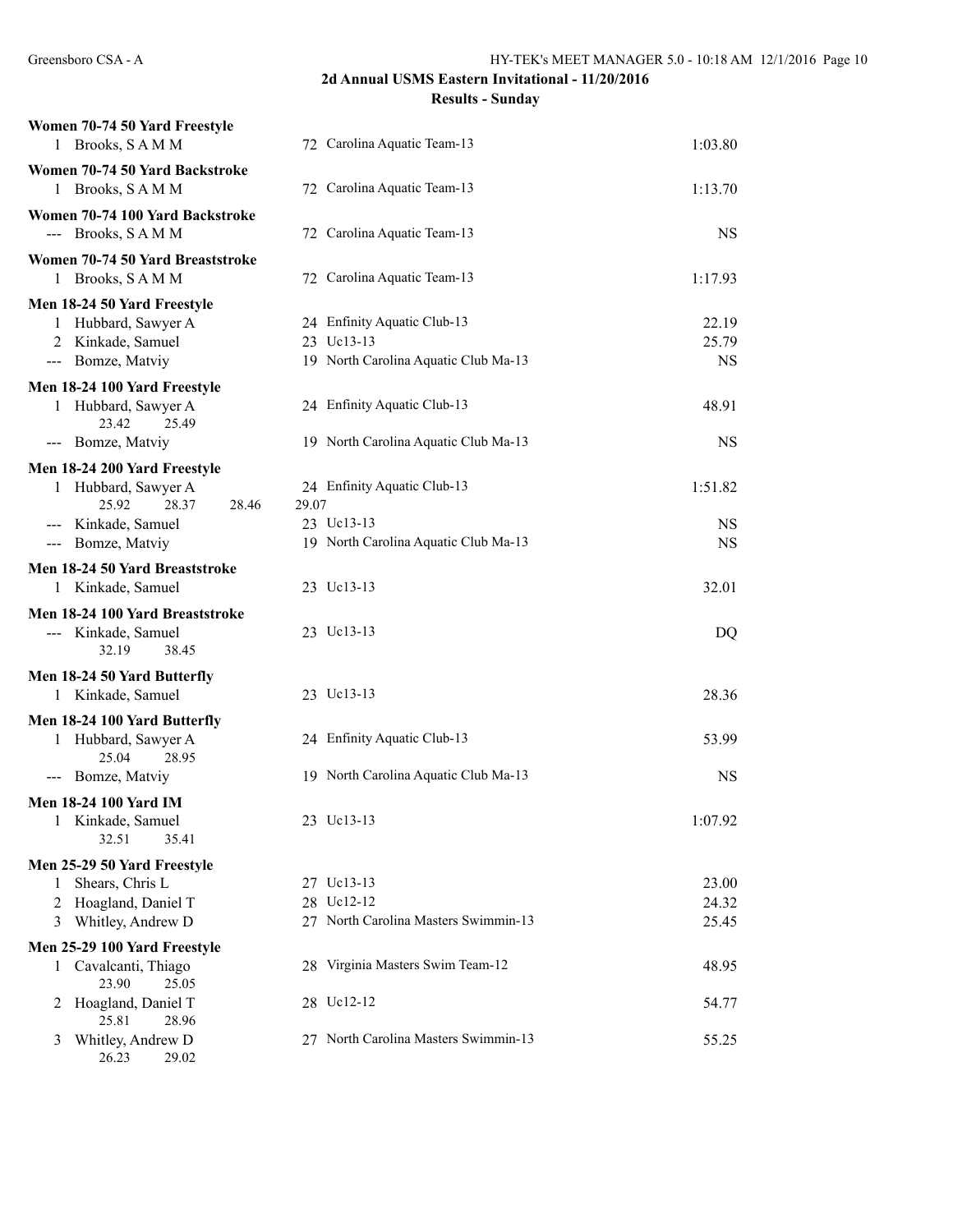| Men 25-29 200 Yard Freestyle                    |                                               |           |
|-------------------------------------------------|-----------------------------------------------|-----------|
| 1 Whitley, Andrew D                             | 27 North Carolina Masters Swimmin-13          | 2:04.80   |
| 30.80<br>27.97<br>32.93                         | 33.10                                         |           |
| Men 25-29 500 Yard Freestyle                    |                                               |           |
| 1 Whitley, Andrew D                             | 27 North Carolina Masters Swimmin-13<br>34.88 | 5:43.17   |
| 30.62<br>34.15<br>34.08<br>35.70<br>33.41       | 34.30<br>34.90<br>35.47<br>35.66              |           |
| Men 25-29 100 Yard Backstroke                   |                                               |           |
| Shears, Chris L<br>$---$                        | 27 Uc13-13                                    | <b>NS</b> |
| Men 25-29 50 Yard Breaststroke                  |                                               |           |
| 1 Hoagland, Daniel T                            | 28 Uc12-12                                    | 32.42     |
| Men 25-29 50 Yard Butterfly                     |                                               |           |
| 1 Cavalcanti, Thiago                            | 28 Virginia Masters Swim Team-12              | 24.27     |
| 2 Hoagland, Daniel T                            | 28 Uc12-12                                    | 26.49     |
| --- Shears, Chris L                             | 27 Uc13-13                                    | <b>NS</b> |
| Men 25-29 100 Yard Butterfly                    |                                               |           |
| 1 Cavalcanti, Thiago                            | 28 Virginia Masters Swim Team-12              | 53.61     |
| 25.80<br>27.81                                  |                                               |           |
| Shears, Chris L<br>2                            | 27 Uc13-13                                    | 57.54     |
| 27.72<br>29.82                                  |                                               |           |
| <b>Men 25-29 100 Yard IM</b>                    |                                               |           |
| 1 Cavalcanti, Thiago<br>26.64<br>30.48          | 28 Virginia Masters Swim Team-12              | 57.12     |
| Hoagland, Daniel T<br>2                         | 28 Uc12-12                                    | 1:02.62   |
| 28.70<br>33.92                                  |                                               |           |
| Men 30-34 50 Yard Freestyle                     |                                               |           |
| 1 McCulley, Korey L                             | 32 Uc13-13                                    | 23.29     |
| Men 30-34 200 Yard Freestyle                    |                                               |           |
| 1 Krebs, David K                                | 32 Durham Area Masters Aquatics-13            | 2:21.44   |
| 29.00<br>32.89<br>38.51                         | 41.04                                         |           |
| Men 30-34 500 Yard Freestyle                    |                                               |           |
| 1 Krebs, David K                                | 32 Durham Area Masters Aquatics-13            | 6:39.68   |
| 31.67<br>33.99<br>37.92                         | 40.94<br>41.08<br>41.89<br>43.68<br>42.37     |           |
| 44.82<br>41.32                                  |                                               |           |
| Men 30-34 50 Yard Backstroke                    |                                               |           |
| 1 McCulley, Korey L                             | 32 Uc13-13                                    | 42.84     |
| Men 30-34 50 Yard Breaststroke                  |                                               |           |
| 1 Monosoff, Micah                               | 34 North Carolina Masters Swimmin-13          | 36.87     |
| Men 30-34 100 Yard Breaststroke                 |                                               |           |
| 1 Monosoff, Micah                               | 34 North Carolina Masters Swimmin-13          | 1:22.52   |
| 36.43<br>46.09                                  |                                               |           |
| Men 30-34 200 Yard Breaststroke                 | 34 North Carolina Masters Swimmin-13          |           |
| Monosoff, Micah<br>1<br>40.09<br>48.56<br>51.26 | 50.13                                         | 3:10.04   |
|                                                 |                                               |           |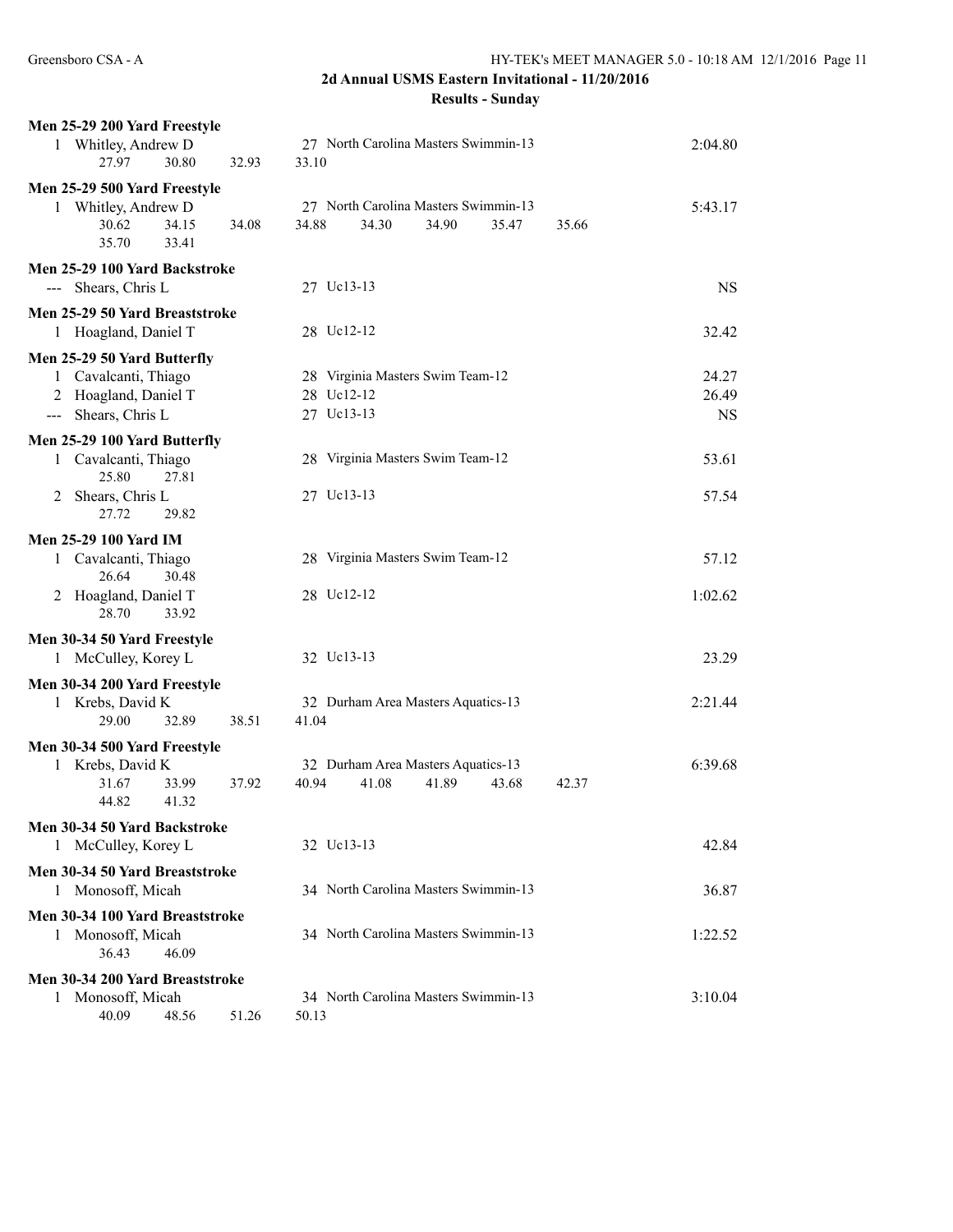|                                                                                                                                                                                                                                                                                                                                                                                                                                                                            | Men 30-34 50 Yard Butterfly         |       |       |                                      |           |
|----------------------------------------------------------------------------------------------------------------------------------------------------------------------------------------------------------------------------------------------------------------------------------------------------------------------------------------------------------------------------------------------------------------------------------------------------------------------------|-------------------------------------|-------|-------|--------------------------------------|-----------|
|                                                                                                                                                                                                                                                                                                                                                                                                                                                                            | McCulley, Korey L                   |       |       | 32 Uc13-13                           | 25.95     |
| 2                                                                                                                                                                                                                                                                                                                                                                                                                                                                          | Monosoff, Micah                     |       |       | 34 North Carolina Masters Swimmin-13 | 33.96     |
|                                                                                                                                                                                                                                                                                                                                                                                                                                                                            | <b>Men 30-34 100 Yard IM</b>        |       |       |                                      |           |
|                                                                                                                                                                                                                                                                                                                                                                                                                                                                            | 1 Monosoff, Micah                   |       |       | 34 North Carolina Masters Swimmin-13 | 1:18.26   |
|                                                                                                                                                                                                                                                                                                                                                                                                                                                                            | 37.43<br>40.83                      |       |       |                                      |           |
|                                                                                                                                                                                                                                                                                                                                                                                                                                                                            | <b>Men 30-34 200 Yard IM</b>        |       |       |                                      |           |
| 1                                                                                                                                                                                                                                                                                                                                                                                                                                                                          | Krebs, David K                      |       |       | 32 Durham Area Masters Aquatics-13   | 2:44.20   |
|                                                                                                                                                                                                                                                                                                                                                                                                                                                                            | 31.18<br>38.23                      | 53.40 | 41.39 |                                      |           |
| 2                                                                                                                                                                                                                                                                                                                                                                                                                                                                          | Monosoff, Micah                     |       |       | 34 North Carolina Masters Swimmin-13 | 2:51.70   |
|                                                                                                                                                                                                                                                                                                                                                                                                                                                                            | 34.91<br>47.14                      | 48.73 | 40.92 |                                      |           |
|                                                                                                                                                                                                                                                                                                                                                                                                                                                                            | Men 35-39 50 Yard Freestyle         |       |       |                                      |           |
| 1                                                                                                                                                                                                                                                                                                                                                                                                                                                                          | Dallamura, Scott J                  |       |       | 38 Tac Titans-13                     | 23.29     |
| 2                                                                                                                                                                                                                                                                                                                                                                                                                                                                          | Atwater, Jonathan D                 |       |       | 39 Granite Falls Masters-13          | 24.11     |
|                                                                                                                                                                                                                                                                                                                                                                                                                                                                            | --- Nguyen, Sonny                   |       |       | 37 Tidal Wave Aquatics-13            | <b>NS</b> |
|                                                                                                                                                                                                                                                                                                                                                                                                                                                                            | Men 35-39 100 Yard Freestyle        |       |       |                                      |           |
| 1                                                                                                                                                                                                                                                                                                                                                                                                                                                                          | Dallamura, Scott J                  |       |       | 38 Tac Titans-13                     | 51.49     |
|                                                                                                                                                                                                                                                                                                                                                                                                                                                                            | 24.84<br>26.65                      |       |       |                                      |           |
| 2                                                                                                                                                                                                                                                                                                                                                                                                                                                                          | Hillen, Timothy J<br>24.41<br>27.85 |       |       | 36 Enfinity Aquatic Club-13          | 52.26     |
| 3                                                                                                                                                                                                                                                                                                                                                                                                                                                                          | Atwater, Jonathan D                 |       |       | 39 Granite Falls Masters-13          | 54.14     |
|                                                                                                                                                                                                                                                                                                                                                                                                                                                                            | 26.00<br>28.14                      |       |       |                                      |           |
| 4                                                                                                                                                                                                                                                                                                                                                                                                                                                                          | Rowe, Eddie                         |       |       | 37 North Carolina Masters Swimmin-13 | 54.64     |
|                                                                                                                                                                                                                                                                                                                                                                                                                                                                            | 26.32<br>28.32                      |       |       |                                      |           |
| $\hspace{0.05cm} \ldots \hspace{0.05cm}$                                                                                                                                                                                                                                                                                                                                                                                                                                   | Sawyer, Wesley                      |       |       | 38 Greenville Splash Masters-55      | <b>NS</b> |
|                                                                                                                                                                                                                                                                                                                                                                                                                                                                            | Men 35-39 200 Yard Freestyle        |       |       |                                      |           |
|                                                                                                                                                                                                                                                                                                                                                                                                                                                                            | 1 Rowe, Eddie                       |       |       | 37 North Carolina Masters Swimmin-13 | 2:06.32   |
|                                                                                                                                                                                                                                                                                                                                                                                                                                                                            | 28.35<br>31.66                      | 32.79 | 33.52 |                                      |           |
| $\frac{1}{2} \left( \frac{1}{2} \right) \left( \frac{1}{2} \right) \left( \frac{1}{2} \right) \left( \frac{1}{2} \right) \left( \frac{1}{2} \right) \left( \frac{1}{2} \right) \left( \frac{1}{2} \right) \left( \frac{1}{2} \right) \left( \frac{1}{2} \right) \left( \frac{1}{2} \right) \left( \frac{1}{2} \right) \left( \frac{1}{2} \right) \left( \frac{1}{2} \right) \left( \frac{1}{2} \right) \left( \frac{1}{2} \right) \left( \frac{1}{2} \right) \left( \frac$ | Sawyer, Wesley                      |       |       | 38 Greenville Splash Masters-55      | <b>NS</b> |
|                                                                                                                                                                                                                                                                                                                                                                                                                                                                            | Men 35-39 50 Yard Backstroke        |       |       |                                      |           |
| 1                                                                                                                                                                                                                                                                                                                                                                                                                                                                          | Hillen, Timothy J                   |       |       | 36 Enfinity Aquatic Club-13          | 26.54     |
| 2                                                                                                                                                                                                                                                                                                                                                                                                                                                                          | Fox, Jason M                        |       |       | 39 YMCA Of the Triangle Area-13      | 26.95     |
| 3                                                                                                                                                                                                                                                                                                                                                                                                                                                                          | Dallamura, Scott J                  |       |       | 38 Tac Titans-13                     | 28.78     |
| 4                                                                                                                                                                                                                                                                                                                                                                                                                                                                          | Atwater, Jonathan D                 |       |       | 39 Granite Falls Masters-13          | 29.38     |
| $---$                                                                                                                                                                                                                                                                                                                                                                                                                                                                      | Nguyen, Sonny                       |       |       | 37 Tidal Wave Aquatics-13            | <b>NS</b> |
| $\qquad \qquad - -$                                                                                                                                                                                                                                                                                                                                                                                                                                                        | Sawyer, Wesley                      |       |       | 38 Greenville Splash Masters-55      | <b>NS</b> |
|                                                                                                                                                                                                                                                                                                                                                                                                                                                                            | Men 35-39 100 Yard Backstroke       |       |       |                                      |           |
| 1                                                                                                                                                                                                                                                                                                                                                                                                                                                                          | Hillen, Timothy J                   |       |       | 36 Enfinity Aquatic Club-13          | 57.91     |
|                                                                                                                                                                                                                                                                                                                                                                                                                                                                            | 27.99<br>29.92                      |       |       |                                      |           |
| 2                                                                                                                                                                                                                                                                                                                                                                                                                                                                          | Fox, Jason M                        |       |       | 39 YMCA Of the Triangle Area-13      | 58.13     |
|                                                                                                                                                                                                                                                                                                                                                                                                                                                                            | 28.56<br>29.57                      |       |       |                                      |           |
| 3                                                                                                                                                                                                                                                                                                                                                                                                                                                                          | Rowe, Eddie<br>32.17<br>33.66       |       |       | 37 North Carolina Masters Swimmin-13 | 1:05.83   |
|                                                                                                                                                                                                                                                                                                                                                                                                                                                                            | Men 35-39 200 Yard Backstroke       |       |       |                                      |           |
| $\frac{1}{2}$                                                                                                                                                                                                                                                                                                                                                                                                                                                              | Sawyer, Wesley                      |       |       | 38 Greenville Splash Masters-55      | NS        |
|                                                                                                                                                                                                                                                                                                                                                                                                                                                                            | Men 35-39 50 Yard Breaststroke      |       |       |                                      |           |
| 1                                                                                                                                                                                                                                                                                                                                                                                                                                                                          | Dallamura, Scott J                  |       |       | 38 Tac Titans-13                     | 32.04     |
|                                                                                                                                                                                                                                                                                                                                                                                                                                                                            | Nguyen, Sonny                       |       |       | 37 Tidal Wave Aquatics-13            | <b>NS</b> |
|                                                                                                                                                                                                                                                                                                                                                                                                                                                                            |                                     |       |       |                                      |           |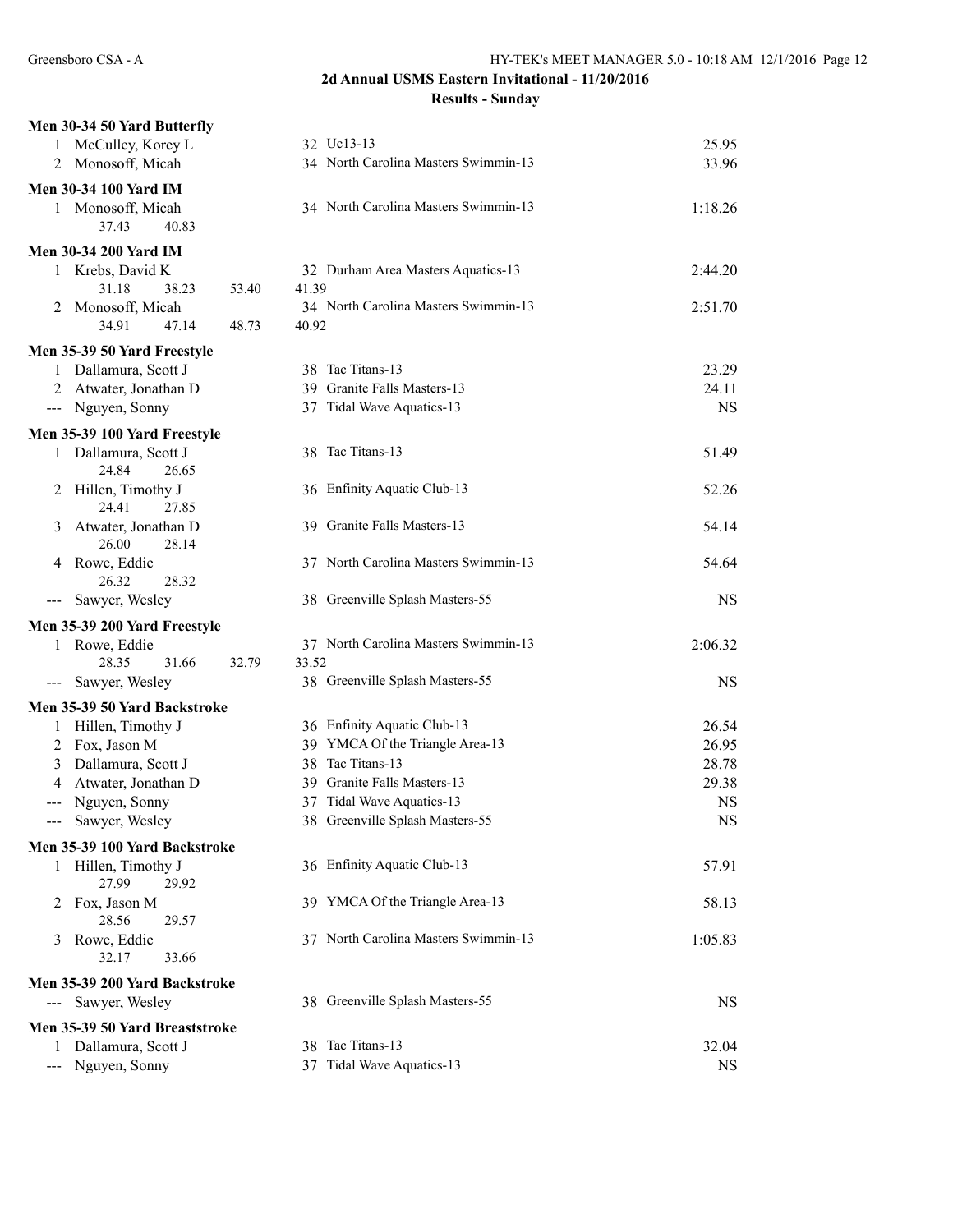|                                          | Men 35-39 100 Yard Breaststroke           |                                               |           |
|------------------------------------------|-------------------------------------------|-----------------------------------------------|-----------|
|                                          | 1 Fox, Jason M<br>29.99<br>34.67          | 39 YMCA Of the Triangle Area-13               | 1:04.66   |
| $\qquad \qquad - -$                      | Nguyen, Sonny                             | 37 Tidal Wave Aquatics-13                     | <b>NS</b> |
|                                          | Men 35-39 50 Yard Butterfly               |                                               |           |
| 1                                        | Dallamura, Scott J                        | 38 Tac Titans-13                              | 24.53     |
| 2                                        | Fox, Jason M                              | 39 YMCA Of the Triangle Area-13               | 24.83     |
| 3                                        | Hillen, Timothy J                         | 36 Enfinity Aquatic Club-13                   | 25.42     |
| 4                                        | Atwater, Jonathan D                       | 39 Granite Falls Masters-13                   | 26.59     |
| $\scriptstyle \cdots$                    | Nguyen, Sonny                             | 37 Tidal Wave Aquatics-13                     | <b>NS</b> |
|                                          | Men 35-39 100 Yard Butterfly              |                                               |           |
| 1                                        | Dallamura, Scott J<br>26.60<br>30.79      | 38 Tac Titans-13                              | 57.39     |
|                                          | Atwater, Jonathan D<br>29.37<br>32.46     | 39 Granite Falls Masters-13                   | 1:01.83   |
| $\hspace{0.05cm} \ldots \hspace{0.05cm}$ | Nguyen, Sonny                             | 37 Tidal Wave Aquatics-13                     | <b>NS</b> |
|                                          | <b>Men 35-39 100 Yard IM</b>              |                                               |           |
|                                          | 1 Fox, Jason M<br>25.96<br>31.46          | 39 YMCA Of the Triangle Area-13               | 57.42     |
| 2                                        | Rowe, Eddie<br>29.74<br>35.21             | 37 North Carolina Masters Swimmin-13          | 1:04.95   |
| 3                                        | Atwater, Jonathan D<br>29.22<br>37.32     | 39 Granite Falls Masters-13                   | 1:06.54   |
|                                          | Hillen, Timothy J<br>26.95<br>33.88       | 36 Enfinity Aquatic Club-13                   | DQ        |
|                                          | <b>Men 35-39 200 Yard IM</b>              |                                               |           |
|                                          | 1 Fox, Jason M<br>27.25<br>30.89<br>37.54 | 39 YMCA Of the Triangle Area-13<br>30.96      | 2:06.64   |
| 2                                        | Rowe, Eddie<br>30.66<br>38.37<br>43.52    | 37 North Carolina Masters Swimmin-13<br>35.18 | 2:27.73   |
| $---$                                    | Sawyer, Wesley                            | 38 Greenville Splash Masters-55               | <b>NS</b> |
|                                          | Men 40-44 50 Yard Freestyle               |                                               |           |
| 1                                        | Fletcher, Van                             | 41 Raleigh Area Masters-13                    | 22.54     |
| 2                                        | Catterson, William H                      | 44 Raleigh Area Masters-13                    | 25.55     |
| 3                                        | Dunson, David B                           | 44 North Carolina Aquatic Club Ma-13          | 25.67     |
| 4                                        | Hadsell, Andrew H                         | 42 Masters of Raleigh Swimming As-13          | 30.73     |
| 5                                        | Hendricks, Roberto                        | 41 Fort Bragg Masters-13                      | 30.99     |
|                                          | Men 40-44 100 Yard Freestyle              |                                               |           |
| 1                                        | Fletcher, Van<br>24.11<br>25.34           | 41 Raleigh Area Masters-13                    | 49.45     |
| 2                                        | Dunson, David B<br>26.33<br>29.94         | 44 North Carolina Aquatic Club Ma-13          | 56.27     |
| 3                                        | Wehe, John G<br>28.90<br>31.13            | 40 Uc13-13                                    | 1:00.03   |
| 4                                        | Hadsell, Andrew H<br>33.57<br>35.81       | 42 Masters of Raleigh Swimming As-13          | 1:09.38   |
| 5                                        | Hendricks, Roberto                        | 41 Fort Bragg Masters-13                      | 1:14.25   |
|                                          | Men 40-44 200 Yard Freestyle              |                                               |           |
|                                          | 1 Fletcher, Van<br>25.89<br>29.14         | 41 Raleigh Area Masters-13                    | 1:54.12   |
|                                          | 29.62                                     | 29.47                                         |           |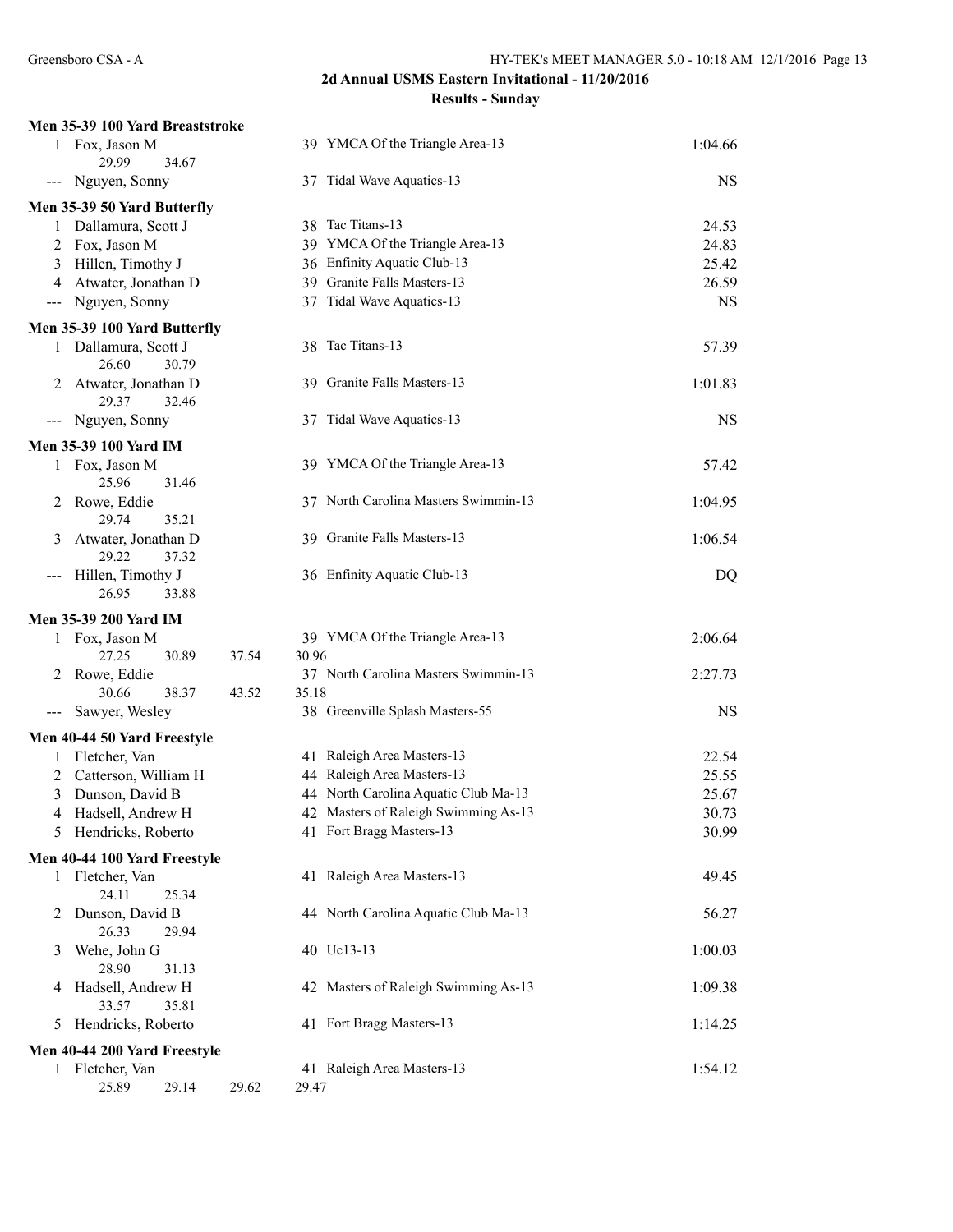|                     | (Men 40-44 200 Yard Freestyle)     |                |                                      |           |
|---------------------|------------------------------------|----------------|--------------------------------------|-----------|
|                     | 2 Catterson, William H             |                | 44 Raleigh Area Masters-13           | 2:07.93   |
|                     | 29.12<br>32.64                     | 33.30<br>32.87 |                                      |           |
| 3                   | Dunson, David B<br>29.01<br>32.09  | 33.60<br>33.48 | 44 North Carolina Aquatic Club Ma-13 | 2:08.18   |
| 4                   | Wehe, John G                       |                | 40 Uc13-13                           | 2:22.55   |
|                     | 31.77<br>33.68                     | 1:17.10        |                                      |           |
|                     | Men 40-44 100 Yard Backstroke      |                |                                      |           |
|                     | 1 Wehe, John G                     |                | 40 Uc13-13                           | 1:08.33   |
|                     | 33.49<br>34.84                     |                |                                      |           |
| $\qquad \qquad - -$ | Fletcher, Van                      |                | 41 Raleigh Area Masters-13           | <b>NS</b> |
|                     | Men 40-44 50 Yard Breaststroke     |                |                                      |           |
|                     | 1 Wehe, John G                     |                | 40 Uc13-13                           | 37.03     |
|                     | Hadsell, Andrew H                  |                | 42 Masters of Raleigh Swimming As-13 | 38.68     |
|                     | Men 40-44 100 Yard Breaststroke    |                |                                      |           |
|                     | 1 Wehe, John G                     |                | 40 Uc13-13                           | 1:22.01   |
|                     | 39.48<br>42.53                     |                |                                      |           |
| 2                   | Hadsell, Andrew H                  |                | 42 Masters of Raleigh Swimming As-13 | 1:28.91   |
|                     | 43.47<br>45.44                     |                |                                      |           |
|                     | Men 40-44 50 Yard Butterfly        |                |                                      |           |
|                     | 1 Fletcher, Van                    |                | 41 Raleigh Area Masters-13           | 25.06     |
|                     | 2 Catterson, William H             |                | 44 Raleigh Area Masters-13           | 27.81     |
| 3                   | Hadsell, Andrew H                  |                | 42 Masters of Raleigh Swimming As-13 | 35.37     |
|                     | <b>Men 40-44 100 Yard IM</b>       |                |                                      |           |
|                     | 1 Fletcher, Van                    |                | 41 Raleigh Area Masters-13           | 58.00     |
|                     | 26.31<br>31.69                     |                |                                      |           |
|                     | 2 Wehe, John G                     |                | 40 Uc13-13                           | 1:10.52   |
|                     | 36.83<br>33.69                     |                |                                      |           |
|                     | Men 45-49 50 Yard Freestyle        |                |                                      |           |
| 1                   | Sprenger, Kurt                     |                | 46 Virginia Masters Swim Team-12     | 25.49     |
|                     | 2 Lappenbusch, Will                |                | 46 Uc13-13                           | 26.40     |
| 3                   | Rubacky, Mark S                    |                | 47 Raleigh Area Masters-13           | 27.34     |
| 4                   | Corcoran, Scott                    |                | 45 North Carolina Masters Swimmin-13 | 27.53     |
| 5                   | Gray, Richard L                    |                | 47 YMCA Of the Triangle Area-13      | 28.14     |
| 6                   | Gentry, Cary                       |                | 47 Enfinity Aquatic Club-13          | 32.13     |
|                     | Bene, George T                     |                | 47 Enfinity Aquatic Club-13          | 35.32     |
|                     | Hutcheson, Burke C                 |                | 49 North Carolina Masters Swimmin-13 | <b>NS</b> |
|                     | Men 45-49 100 Yard Freestyle       |                |                                      |           |
| 1                   | Andersen, Morten<br>24.73<br>27.55 |                | 46 SwimMAC Masters - Charlotte-13    | 52.28     |
| 2                   | Sprenger, Kurt<br>26.32<br>28.89   |                | 46 Virginia Masters Swim Team-12     | 55.21     |
| 3                   | Lappenbusch, Will                  |                | 46 Uc13-13                           | 59.34     |
|                     | 27.69<br>31.65                     |                |                                      |           |
| 4                   | Gray, Richard L                    |                | 47 YMCA Of the Triangle Area-13      | 1:01.82   |
|                     | 30.14<br>31.68                     |                |                                      |           |
| 5                   | Gentry, Cary<br>34.17<br>37.47     |                | 47 Enfinity Aquatic Club-13          | 1:11.64   |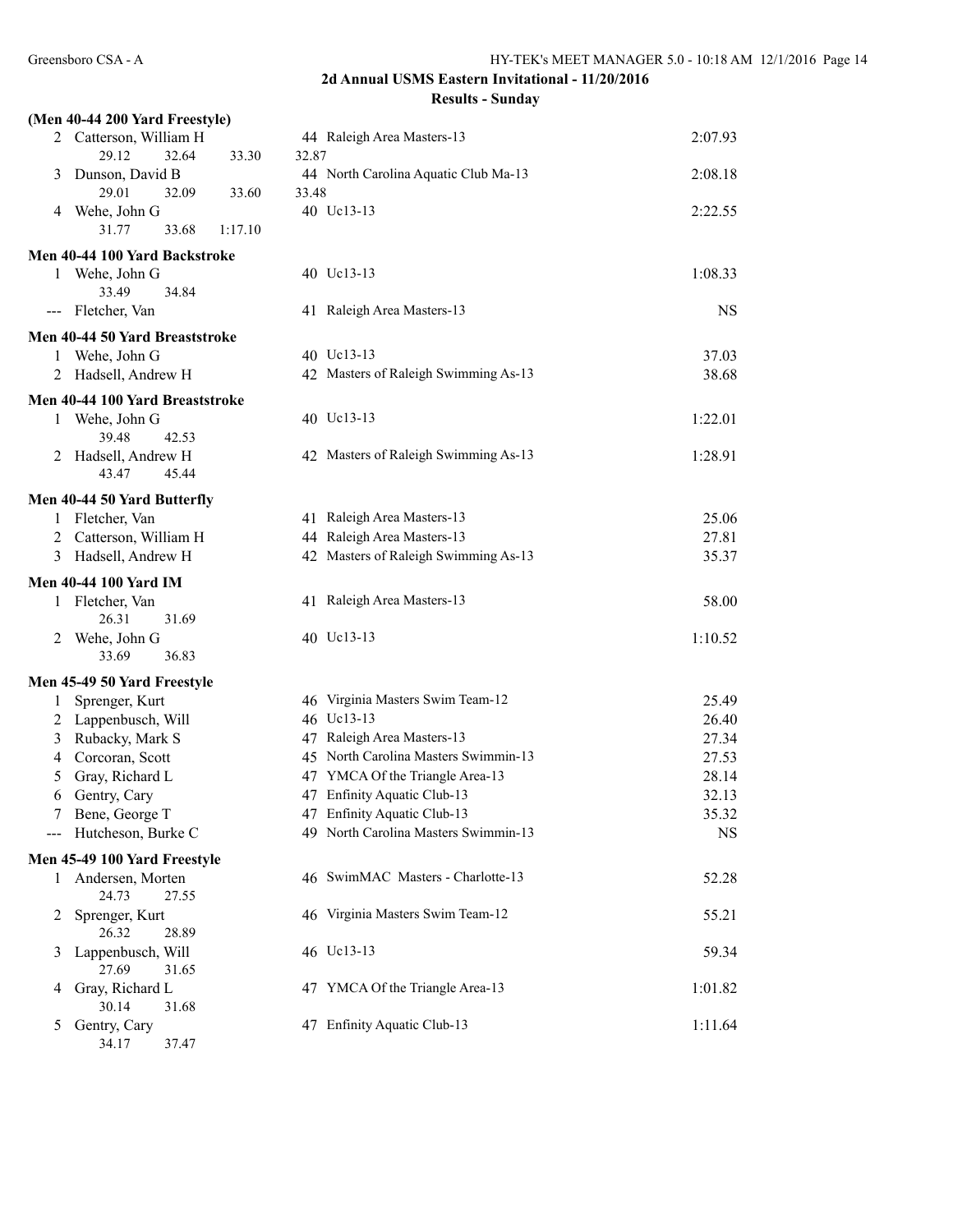|                | (Men 45-49 100 Yard Freestyle)                    |       |       |            |                                      |       |       |       |           |
|----------------|---------------------------------------------------|-------|-------|------------|--------------------------------------|-------|-------|-------|-----------|
|                | 6 Bene, George T<br>36.37                         | 41.54 |       |            | 47 Enfinity Aquatic Club-13          |       |       |       | 1:17.91   |
| $---$          | Hutcheson, Burke C                                |       |       |            | 49 North Carolina Masters Swimmin-13 |       |       |       | <b>NS</b> |
|                | Men 45-49 200 Yard Freestyle                      |       |       |            |                                      |       |       |       |           |
|                | 1 Andersen, Morten                                |       |       |            | 46 SwimMAC Masters - Charlotte-13    |       |       |       | 1:56.76   |
|                | 26.94                                             | 29.73 | 29.75 | 30.34      |                                      |       |       |       |           |
| 2              | Gray, Richard L                                   |       |       |            | 47 YMCA Of the Triangle Area-13      |       |       |       | 2:12.68   |
|                | 30.70                                             | 32.89 | 34.61 | 34.48      |                                      |       |       |       |           |
| 3              | Gentry, Cary                                      |       |       |            | 47 Enfinity Aquatic Club-13          |       |       |       | 2:37.87   |
|                | 35.13                                             | 39.42 | 41.62 | 41.70      | 47 Enfinity Aquatic Club-13          |       |       |       |           |
|                | 4 Bene, George T<br>39.57                         | 45.48 | 46.60 | 45.53      |                                      |       |       |       | 2:57.18   |
|                |                                                   |       |       |            |                                      |       |       |       |           |
|                | Men 45-49 500 Yard Freestyle<br>1 Rubacky, Mark S |       |       |            | 47 Raleigh Area Masters-13           |       |       |       | 5:34.05   |
|                | 30.85                                             | 33.35 | 33.85 | 34.33      | 34.34                                | 34.19 | 33.92 | 34.12 |           |
|                | 33.52                                             | 31.58 |       |            |                                      |       |       |       |           |
| 2              | Bene, George T                                    |       |       |            | 47 Enfinity Aquatic Club-13          |       |       |       | 7:41.90   |
|                | 37.00                                             | 43.29 | 46.87 | 47.81      | 48.19                                | 47.79 | 47.46 | 49.18 |           |
|                | 48.70                                             | 45.61 |       |            |                                      |       |       |       |           |
|                | Men 45-49 50 Yard Backstroke                      |       |       |            |                                      |       |       |       |           |
| $\mathbf{1}$   | Sprenger, Kurt                                    |       |       |            | 46 Virginia Masters Swim Team-12     |       |       |       | 29.46     |
|                | 2 Corcoran, Scott                                 |       |       |            | 45 North Carolina Masters Swimmin-13 |       |       |       | 31.24     |
| 3              | Rubacky, Mark S                                   |       |       |            | 47 Raleigh Area Masters-13           |       |       |       | 33.98     |
| $---$          | Hutcheson, Burke C                                |       |       |            | 49 North Carolina Masters Swimmin-13 |       |       |       | <b>NS</b> |
|                | Men 45-49 200 Yard Backstroke                     |       |       |            |                                      |       |       |       |           |
|                | 1 Sprenger, Kurt                                  |       |       |            | 46 Virginia Masters Swim Team-12     |       |       |       | 2:14.27   |
|                | 31.09                                             | 34.33 | 34.75 | 34.10      |                                      |       |       |       |           |
|                | Men 45-49 50 Yard Breaststroke                    |       |       |            |                                      |       |       |       |           |
|                | 1 Lappenbusch, Will                               |       |       | 46 Uc13-13 |                                      |       |       |       | 33.21     |
|                | 2 Corcoran, Scott                                 |       |       |            | 45 North Carolina Masters Swimmin-13 |       |       |       | 33.92     |
| 3              | Rubacky, Mark S                                   |       |       |            | 47 Raleigh Area Masters-13           |       |       |       | 35.46     |
| 4              | Bene, George T                                    |       |       |            | 47 Enfinity Aquatic Club-13          |       |       |       | 48.41     |
| $---$          | Hutcheson, Burke C                                |       |       |            | 49 North Carolina Masters Swimmin-13 |       |       |       | <b>NS</b> |
|                | Men 45-49 100 Yard Breaststroke                   |       |       |            |                                      |       |       |       |           |
| I              | Kern, Paul E<br>40.87                             | 46.52 |       |            | 48 Triad Masters Swimming Greens-13  |       |       |       | 1:27.39   |
| 2              | Bene, George T                                    |       |       |            | 47 Enfinity Aquatic Club-13          |       |       |       | 1:45.26   |
|                | 49.75                                             | 55.51 |       |            |                                      |       |       |       |           |
|                | Men 45-49 200 Yard Breaststroke                   |       |       |            |                                      |       |       |       |           |
|                | --- Kern, Paul E                                  |       |       |            | 48 Triad Masters Swimming Greens-13  |       |       |       | NS        |
|                | Men 45-49 50 Yard Butterfly                       |       |       |            |                                      |       |       |       |           |
| 1              | Sprenger, Kurt                                    |       |       |            | 46 Virginia Masters Swim Team-12     |       |       |       | 27.34     |
| $\overline{2}$ | Corcoran, Scott                                   |       |       |            | 45 North Carolina Masters Swimmin-13 |       |       |       | 29.87     |
| 3              | Rubacky, Mark S                                   |       |       |            | 47 Raleigh Area Masters-13           |       |       |       | 30.14     |
| 4              | Gray, Richard L                                   |       |       |            | 47 YMCA Of the Triangle Area-13      |       |       |       | 30.71     |
|                | Hutcheson, Burke C                                |       |       |            | 49 North Carolina Masters Swimmin-13 |       |       |       | <b>NS</b> |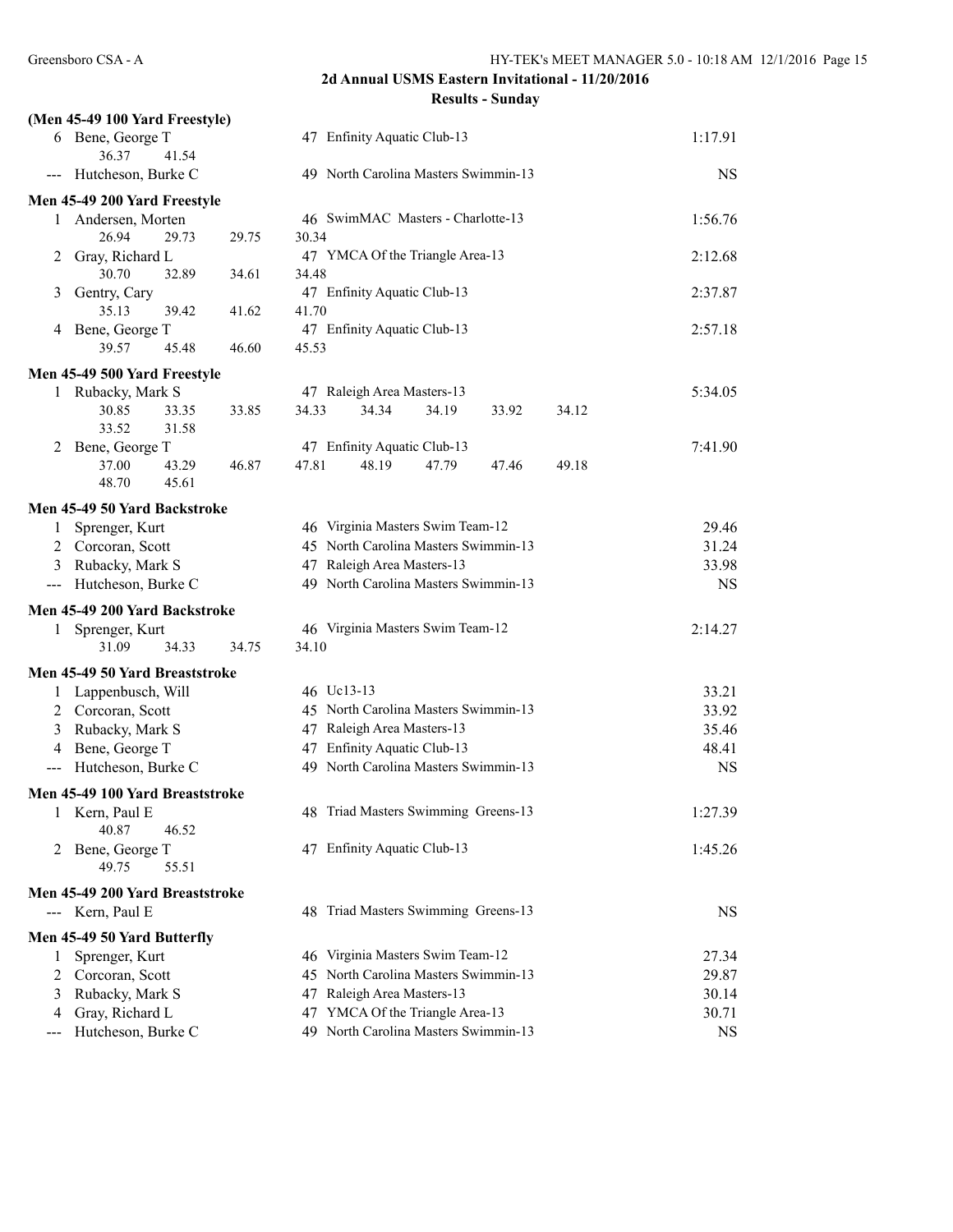## **2d Annual USMS Eastern Invitational - 11/20/2016**

**Results - Sunday**

|                                          | Men 45-49 100 Yard Butterfly |       |       |                                                                |                    |
|------------------------------------------|------------------------------|-------|-------|----------------------------------------------------------------|--------------------|
|                                          | 1 Andersen, Morten<br>26.96  | 30.38 |       | 46 SwimMAC Masters - Charlotte-13                              | 57.34              |
|                                          | Men 45-49 200 Yard Butterfly |       |       |                                                                |                    |
|                                          | 1 Rubacky, Mark S            |       |       | 47 Raleigh Area Masters-13                                     | 2:40.84            |
|                                          | 34.28                        | 40.70 | 43.46 | 42.40                                                          |                    |
|                                          | 2 Kern, Paul E               |       |       | 48 Triad Masters Swimming Greens-13                            | 3:11.61            |
|                                          | 39.51                        | 48.51 | 53.30 | 50.29                                                          |                    |
|                                          | Men 45-49 100 Yard IM        |       |       |                                                                |                    |
|                                          | 1 Lappenbusch, Will          |       |       | 46 Uc13-13                                                     | 1:10.18            |
|                                          | 33.78                        | 36.40 |       |                                                                |                    |
| 2                                        | Gray, Richard L              |       |       | 47 YMCA Of the Triangle Area-13                                | 1:13.97            |
|                                          | 34.17                        | 39.80 |       |                                                                |                    |
| $\qquad \qquad - -$                      | Kern, Paul E                 |       |       | 48 Triad Masters Swimming Greens-13                            | <b>NS</b>          |
|                                          | <b>Men 45-49 200 Yard IM</b> |       |       |                                                                |                    |
|                                          | 1 Andersen, Morten           |       |       | 46 SwimMAC Masters - Charlotte-13                              | 2:12.04            |
|                                          | 27.13                        | 35.23 | 38.14 | 31.54                                                          |                    |
| 2                                        | Sprenger, Kurt               |       |       | 46 Virginia Masters Swim Team-12                               | 2:22.14            |
|                                          | 29.99                        | 35.12 | 44.58 | 32.45<br>48 Triad Masters Swimming Greens-13                   |                    |
| 3                                        | Kern, Paul E<br>37.86        | 45.35 | 51.04 | 41.99                                                          | 2:56.24            |
|                                          |                              |       |       |                                                                |                    |
|                                          | <b>Men 45-49 400 Yard IM</b> |       |       |                                                                |                    |
|                                          | 1 Kern, Paul E<br>38.48      |       |       | 48 Triad Masters Swimming Greens-13<br>45.73<br>52.83<br>55.54 | 6:12.83            |
|                                          | --- Hutcheson, Burke C       | 46.52 | 48.15 | 43.11<br>42.47<br>49 North Carolina Masters Swimmin-13         | <b>NS</b>          |
|                                          |                              |       |       |                                                                |                    |
|                                          | Men 50-54 50 Yard Freestyle  |       |       |                                                                |                    |
| 1                                        | Peoples, Gordon G            |       |       | 51 Greensboro Community YMCA Mast-                             | 23.93              |
|                                          | 2 Stewart, Henry D           |       |       | 53 Tac Titans-13                                               | 24.07              |
| 3                                        | Reeve, Brian C               |       |       | 54 Greensboro Community YMCA Mast-<br>54 Hawk Masters Uncw-13  | 25.02              |
| 4                                        | Moore, John<br>Hopkins, Mark |       |       | 54 SwimMAC Masters - Charlotte-13                              | 25.75<br><b>NS</b> |
| $\qquad \qquad - -$                      |                              |       |       |                                                                |                    |
|                                          | Men 50-54 100 Yard Freestyle |       |       |                                                                |                    |
| 1                                        | Stewart, Henry D<br>25.63    | 27.44 |       | 53 Tac Titans-13                                               | 53.07              |
| 2                                        | Peoples, Gordon G            |       |       | 51 Greensboro Community YMCA Mast-                             | 53.21              |
|                                          | 25.48 27.73                  |       |       |                                                                |                    |
| 3                                        | Reeve, Brian C               |       |       | 54 Greensboro Community YMCA Mast-                             | 56.18              |
|                                          | 26.08                        | 30.10 |       |                                                                |                    |
| 4                                        | Moore, John                  |       |       | 54 Hawk Masters Uncw-13                                        | 57.10              |
|                                          | 27.43                        | 29.67 |       |                                                                |                    |
| 5                                        | Hopkins, Mark                |       |       | 54 SwimMAC Masters - Charlotte-13                              | 59.94              |
|                                          | 27.23                        | 32.71 |       |                                                                |                    |
| $\hspace{0.05cm} \ldots \hspace{0.05cm}$ | Coleman, Rick                |       |       | 51 SwimMAC Masters - Charlotte-13                              | <b>NS</b>          |
|                                          | Men 50-54 200 Yard Freestyle |       |       |                                                                |                    |
|                                          | 1 Peoples, Gordon G          |       |       | 51 Greensboro Community YMCA Mast-                             | 2:04.21            |
|                                          | 28.59                        | 32.20 | 32.62 | 30.80                                                          |                    |
| 2                                        | Moore, John                  |       |       | 54 Hawk Masters Uncw-13                                        | 2:11.75            |
|                                          | 29.89                        | 33.03 | 34.54 | 34.29                                                          |                    |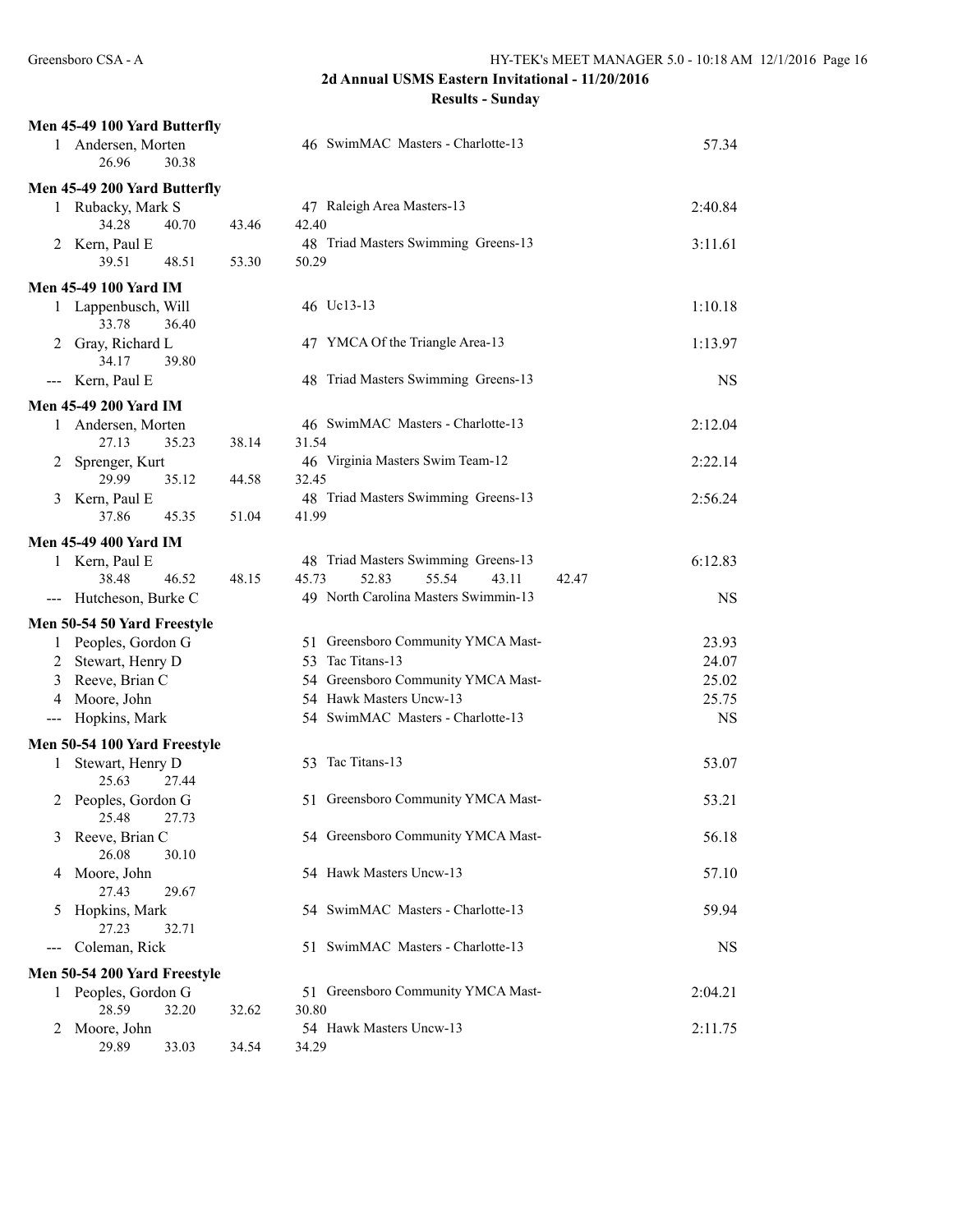| Men 50-54 500 Yard Freestyle              |                                           |           |  |  |  |  |  |
|-------------------------------------------|-------------------------------------------|-----------|--|--|--|--|--|
| 1 Peoples, Gordon G                       | 51 Greensboro Community YMCA Mast-        | 5:42.54   |  |  |  |  |  |
| 30.57<br>34.16<br>35.14<br>34.74<br>33.39 | 34.91<br>34.98<br>34.71<br>34.59<br>35.35 |           |  |  |  |  |  |
| Men 50-54 50 Yard Backstroke              |                                           |           |  |  |  |  |  |
| Stewart, Henry D<br>$\mathbf{1}$          | 53 Tac Titans-13                          | 27.88     |  |  |  |  |  |
| 2 Coleman, Rick                           | 51 SwimMAC Masters - Charlotte-13         | 32.60     |  |  |  |  |  |
| Men 50-54 50 Yard Breaststroke            |                                           |           |  |  |  |  |  |
| 1 Braam, Timothy J                        | 54 YMCA Of the Triangle Area-13           | 37.56     |  |  |  |  |  |
| Men 50-54 100 Yard Breaststroke           |                                           |           |  |  |  |  |  |
| 1 Braam, Timothy J<br>39.40<br>43.20      | 54 YMCA Of the Triangle Area-13           | 1:22.60   |  |  |  |  |  |
| Men 50-54 50 Yard Butterfly               |                                           |           |  |  |  |  |  |
| Stewart, Henry D<br>1                     | 53 Tac Titans-13                          | 25.27     |  |  |  |  |  |
| Moore, John<br>2                          | 54 Hawk Masters Uncw-13                   | 29.18     |  |  |  |  |  |
| Braam, Timothy J<br>3                     | 54 YMCA Of the Triangle Area-13           | 31.93     |  |  |  |  |  |
| Men 50-54 100 Yard Butterfly              |                                           |           |  |  |  |  |  |
| 1 Stewart, Henry D                        | 53 Tac Titans-13                          | 56.82     |  |  |  |  |  |
| 26.42<br>30.40                            |                                           |           |  |  |  |  |  |
| <b>Men 50-54 100 Yard IM</b>              |                                           |           |  |  |  |  |  |
| 1 Peoples, Gordon G                       | 51 Greensboro Community YMCA Mast-        | 1:03.92   |  |  |  |  |  |
| 29.82<br>34.10                            |                                           |           |  |  |  |  |  |
| 2 Reeve, Brian C<br>31.61<br>35.20        | 54 Greensboro Community YMCA Mast-        | 1:06.81   |  |  |  |  |  |
| Coleman, Rick<br>3<br>33.31<br>38.42      | 51 SwimMAC Masters - Charlotte-13         | 1:11.73   |  |  |  |  |  |
| Braam, Timothy J<br>4<br>37.12<br>40.87   | 54 YMCA Of the Triangle Area-13           | 1:17.99   |  |  |  |  |  |
| Hopkins, Mark<br>$---$                    | 54 SwimMAC Masters - Charlotte-13         | <b>NS</b> |  |  |  |  |  |
| Moore, John<br>$---$                      | 54 Hawk Masters Uncw-13                   | <b>NS</b> |  |  |  |  |  |
| Men 50-54 200 Yard IM                     |                                           |           |  |  |  |  |  |
| 1 Peoples, Gordon G                       | 51 Greensboro Community YMCA Mast-        | 2:22.14   |  |  |  |  |  |
| 29.69<br>37.76<br>42.48                   | 32.21                                     |           |  |  |  |  |  |
| 2 Moore, John                             | 54 Hawk Masters Uncw-13                   | 2:32.08   |  |  |  |  |  |
| 46.59<br>40.04<br>31.58                   | 33.87                                     |           |  |  |  |  |  |
| Men 55-59 50 Yard Freestyle               |                                           |           |  |  |  |  |  |
| Klein, Jonathan E<br>1                    | 59 North Carolina Masters Swimmin-13      | 24.90     |  |  |  |  |  |
| Carlson, Eric A<br>$\overline{2}$         | 56 Greensboro Community YMCA Mast-        | 27.88     |  |  |  |  |  |
| Men 55-59 100 Yard Freestyle              |                                           |           |  |  |  |  |  |
| 1 Klein, Jonathan E                       | 59 North Carolina Masters Swimmin-13      | 55.93     |  |  |  |  |  |
| 26.50<br>29.43                            |                                           |           |  |  |  |  |  |
| Carlson, Eric A<br>2                      | 56 Greensboro Community YMCA Mast-        | 1:02.84   |  |  |  |  |  |
| 29.70<br>33.14                            |                                           |           |  |  |  |  |  |
| Men 55-59 200 Yard Freestyle              |                                           |           |  |  |  |  |  |
| 1 Washburn, Jonathan W                    | 59 Hawk Masters Uncw-13                   | 2:06.33   |  |  |  |  |  |
| 29.50<br>32.03<br>32.64                   | 32.16                                     |           |  |  |  |  |  |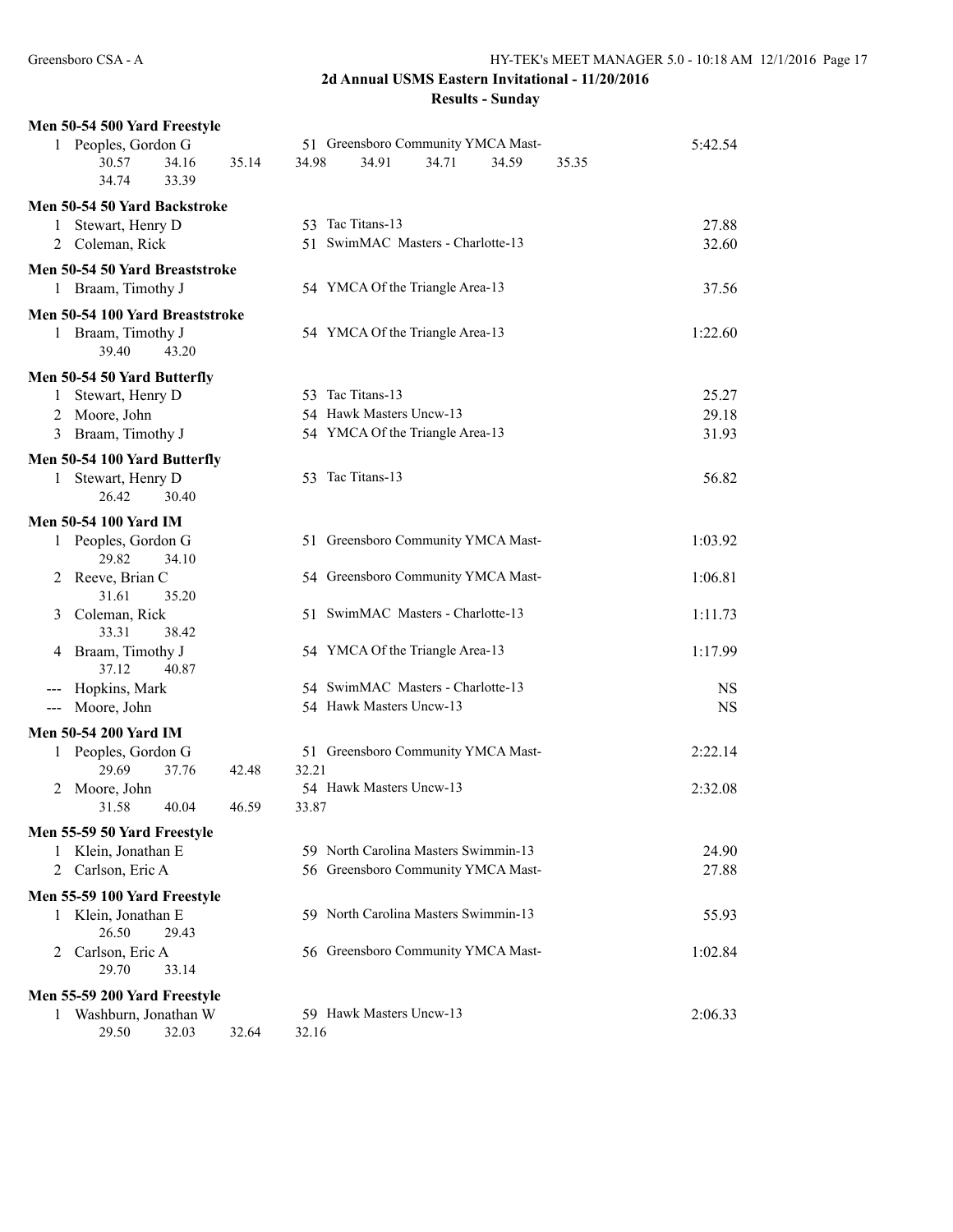|                                  | Men 55-59 50 Yard Backstroke |                |                                                   |
|----------------------------------|------------------------------|----------------|---------------------------------------------------|
|                                  | Klein, Jonathan E            |                | 59 North Carolina Masters Swimmin-13<br>28.75     |
| 2 Carlson, Eric A                |                              |                | 56 Greensboro Community YMCA Mast-<br>34.21       |
| Men 55-59 50 Yard Butterfly      |                              |                |                                                   |
| 1                                | Klein, Jonathan E            |                | 59 North Carolina Masters Swimmin-13<br>27.32     |
|                                  | 2 Washburn, Jonathan W       |                | 59 Hawk Masters Uncw-13<br>31.71                  |
|                                  | Men 55-59 100 Yard Butterfly |                |                                                   |
| --- Klein, Jonathan E            |                              |                | 59 North Carolina Masters Swimmin-13<br><b>NS</b> |
| Men 55-59 100 Yard IM            |                              |                |                                                   |
|                                  | 1 Washburn, Jonathan W       |                | 59 Hawk Masters Uncw-13<br>1:06.52                |
| 31.58                            | 34.94                        |                |                                                   |
| <b>Men 55-59 200 Yard IM</b>     |                              |                |                                                   |
|                                  | 1 Washburn, Jonathan W       |                | 59 Hawk Masters Uncw-13<br>2:25.73                |
| 33.10                            | 38.10                        | 42.00<br>32.53 |                                                   |
| <b>Men 55-59 400 Yard IM</b>     |                              |                |                                                   |
|                                  | 1 Washburn, Jonathan W       |                | 59 Hawk Masters Uncw-13<br>5:25.88                |
| 35.81                            | 40.79                        | 43.34<br>42.75 | 45.80<br>44.70<br>36.14<br>36.55                  |
| Men 60-64 50 Yard Freestyle      |                              |                |                                                   |
|                                  | 1 Van der Horst, Charlie M   |                | 64 Carolina Aquatic Team-13<br>27.91              |
| $\overline{2}$<br>Schmitz, Bob L |                              |                | 64 North Carolina Masters Swimmin-13<br>28.07     |
| 3                                | DeGrazia, Cary F             |                | 61 North Carolina Masters Swimmin-13<br>29.41     |
| 4                                | Henson, Steven L             |                | 62 Enfinity Aquatic Club-13<br>29.71              |
| 5                                | McMurry, David W             |                | 60 North Carolina Masters Swimmin-13<br>30.75     |
|                                  | Men 60-64 100 Yard Freestyle |                |                                                   |
|                                  | 1 Van der Horst, Charlie M   |                | 64 Carolina Aquatic Team-13<br>1:02.77            |
| 30.07                            | 32.70                        |                |                                                   |
| Schmitz, Bob L<br>2              |                              |                | 64 North Carolina Masters Swimmin-13<br>1:04.15   |
| 30.46                            | 33.69                        |                |                                                   |
| 3                                | Henson, Steven L             |                | 62 Enfinity Aquatic Club-13<br>1:05.14            |
| 30.81                            | 34.33                        |                |                                                   |
|                                  | 4 McMurry, David W           |                | 60 North Carolina Masters Swimmin-13<br>1:09.29   |
|                                  | Men 60-64 200 Yard Freestyle |                |                                                   |
|                                  | 1 Van der Horst, Charlie M   |                | 64 Carolina Aquatic Team-13<br>2:17.04            |
| 31.65                            | 34.71                        | 35.15<br>35.53 |                                                   |
|                                  | Henson, Steven L             |                | 62 Enfinity Aquatic Club-13<br>2:26.03            |
| 33.94                            | 36.88<br>Gilchrist, Donald B | 38.11<br>37.10 | 62 Enfinity Aquatic Club-13                       |
|                                  |                              |                | <b>NS</b>                                         |
|                                  | Men 60-64 500 Yard Freestyle |                |                                                   |
|                                  | 1 Van der Horst, Charlie M   |                | 64 Carolina Aquatic Team-13<br>6:20.41            |
| 32.60<br>39.44                   | 36.46<br>38.43               | 39.40<br>37.88 | 38.96<br>39.06<br>39.06<br>39.12                  |
| 2                                | Henson, Steven L             |                | 62 Enfinity Aquatic Club-13<br>6:40.49            |
| 34.25                            | 36.92                        | 41.31<br>39.51 | 41.60<br>41.03<br>41.89<br>42.81                  |
| 42.65                            | 38.52                        |                |                                                   |
| Miller, Jamie A<br>3             |                              |                | 62 Triad Masters Swimming Greens-13<br>9:32.01    |
| 55.68                            | 57.86                        | 59.01          | 56.65<br>59.72<br>57.69                           |
| 57.40                            | 51.22                        |                |                                                   |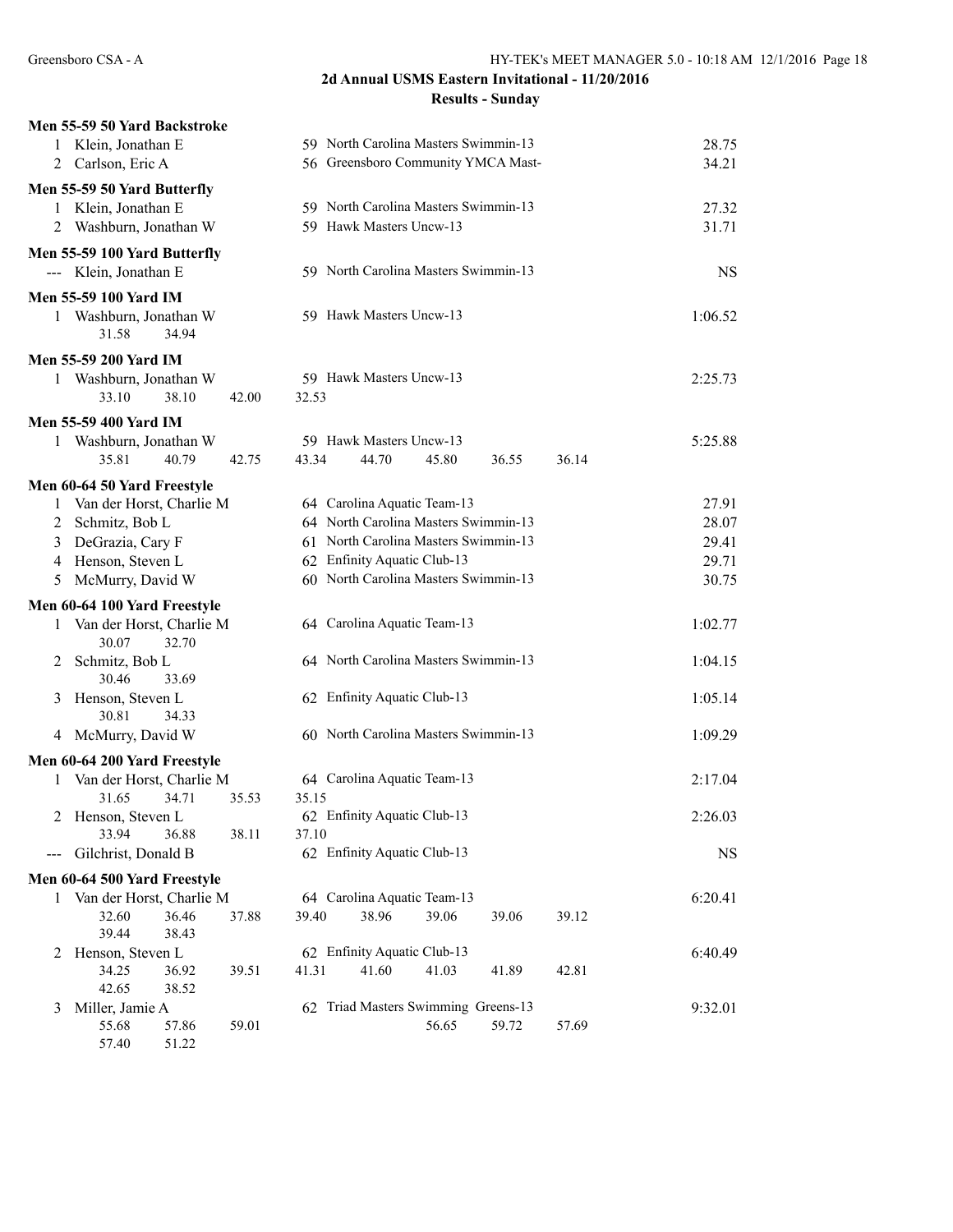| Men 60-64 50 Yard Backstroke                        |                                      |           |
|-----------------------------------------------------|--------------------------------------|-----------|
| 1 White, Warren A                                   | 61 SwimMAC Masters - Charlotte-13    | 32.72     |
| 2 McMurry, David W                                  | 60 North Carolina Masters Swimmin-13 | 40.32     |
| Men 60-64 100 Yard Backstroke                       |                                      |           |
| 1 White, Warren A                                   | 61 SwimMAC Masters - Charlotte-13    | 1:13.76   |
| 34.54<br>39.22<br>2 McMurry, David W                | 60 North Carolina Masters Swimmin-13 | 1:36.20   |
| 47.12<br>49.08                                      |                                      |           |
| Men 60-64 200 Yard Backstroke                       |                                      |           |
| 1 White, Warren A                                   | 61 SwimMAC Masters - Charlotte-13    | 2:39.56   |
| 36.23<br>39.83<br>41.71                             | 41.79                                |           |
| Men 60-64 50 Yard Breaststroke                      |                                      |           |
| 1 DeGrazia, Cary F                                  | 61 North Carolina Masters Swimmin-13 | 36.37     |
| 2 Schmitz, Bob L                                    | 64 North Carolina Masters Swimmin-13 | 36.67     |
| Men 60-64 100 Yard Breaststroke                     |                                      |           |
| 1 Schmitz, Bob L                                    | 64 North Carolina Masters Swimmin-13 | 1:21.07   |
| 37.78<br>43.29                                      |                                      |           |
| DeGrazia, Cary F<br>2                               | 61 North Carolina Masters Swimmin-13 | 1:24.99   |
| 41.51<br>43.48                                      |                                      |           |
| Miller, Jamie A<br>3                                | 62 Triad Masters Swimming Greens-13  | 1:47.81   |
| 51.72<br>56.09                                      |                                      |           |
| Men 60-64 200 Yard Breaststroke                     |                                      |           |
| 1 Miller, Jamie A                                   | 62 Triad Masters Swimming Greens-13  | 4:11.54   |
| 55.67<br>1:08.39<br>1:06.36                         | 1:01.12                              |           |
| Men 60-64 50 Yard Butterfly                         |                                      |           |
| 1 Van der Horst, Charlie M                          | 64 Carolina Aquatic Team-13          | 32.40     |
| 2 Schmitz, Bob L                                    | 64 North Carolina Masters Swimmin-13 | 33.30     |
| Men 60-64 100 Yard Butterfly                        |                                      |           |
| Van der Horst, Charlie M<br>1                       | 64 Carolina Aquatic Team-13          | 1:15.69   |
| 33.97<br>41.72                                      |                                      |           |
| Gilchrist, Donald B<br>$---$                        | 62 Enfinity Aquatic Club-13          | <b>NS</b> |
| Men 60-64 200 Yard Butterfly                        |                                      |           |
| 1 Miller, Jamie A                                   | 62 Triad Masters Swimming Greens-13  | 5:00.98   |
| 1:05.30<br>1:18.48<br>1:20.35                       | 1:16.85                              |           |
| Men 60-64 100 Yard IM                               |                                      |           |
| 1 DeGrazia, Cary F                                  | 61 North Carolina Masters Swimmin-13 | 1:13.81   |
| 34.98<br>38.83                                      |                                      |           |
| Henson, Steven L<br>2                               | 62 Enfinity Aquatic Club-13          | 1:18.55   |
| 37.21<br>41.34                                      |                                      |           |
| McMurry, David W<br>3                               | 60 North Carolina Masters Swimmin-13 | 1:23.98   |
| 40.18<br>43.80                                      |                                      |           |
| Miller, Jamie A<br>4<br>53.44<br>55.75              | 62 Triad Masters Swimming Greens-13  | 1:49.19   |
| Schmitz, Bob L<br>---                               | 64 North Carolina Masters Swimmin-13 | NS        |
|                                                     |                                      |           |
| <b>Men 60-64 200 Yard IM</b>                        |                                      |           |
| Gilchrist, Donald B<br>1<br>30.22<br>38.14<br>42.62 | 62 Enfinity Aquatic Club-13<br>34.50 | 2:25.48   |
|                                                     |                                      |           |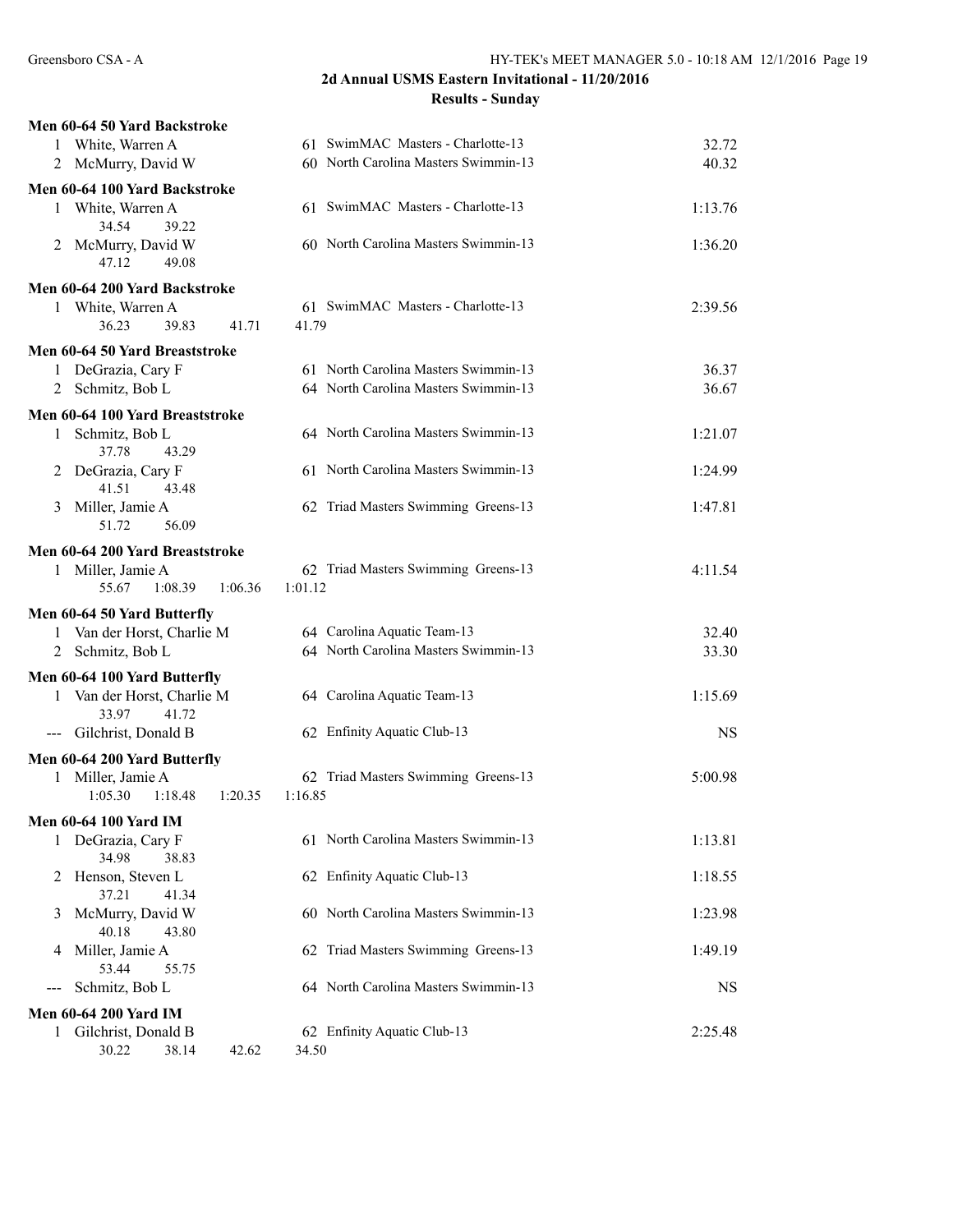| (Men 60-64 200 Yard IM)                               |                                                                                        |           |
|-------------------------------------------------------|----------------------------------------------------------------------------------------|-----------|
| 2 Henson, Steven L<br>36.62<br>46.32                  | 62 Enfinity Aquatic Club-13<br>53.65<br>36.73                                          | 2:53.32   |
| <b>Men 60-64 400 Yard IM</b>                          |                                                                                        |           |
| 1 Miller, Jamie A<br>59.81                            | 62 Triad Masters Swimming Greens-13<br>1:12.94<br>1:13.76<br>1:11.06<br>58.76<br>51.41 | 8:51.26   |
| Men 65-69 50 Yard Freestyle                           |                                                                                        |           |
| --- Snyder, Harry M                                   | 68 Lowes YMCA-13                                                                       | <b>NS</b> |
| Men 65-69 100 Yard Freestyle<br>--- Snyder, Harry M   | 68 Lowes YMCA-13                                                                       | DQ        |
| Men 65-69 200 Yard Freestyle                          |                                                                                        |           |
| 1 Pillmore, Bill<br>34.31<br>38.31                    | 68 Asheville Masters Swimming-13<br>39.91<br>39.10                                     | 2:31.63   |
|                                                       |                                                                                        |           |
| Men 65-69 500 Yard Freestyle<br>1 Pillmore, Bill      | 68 Asheville Masters Swimming-13                                                       | 6:49.63   |
| 37.49<br>41.20                                        | 41.52<br>41.96<br>42.42<br>41.75<br>41.74<br>41.28                                     |           |
| 40.65<br>39.62                                        |                                                                                        |           |
| Men 65-69 50 Yard Backstroke                          |                                                                                        |           |
| 1 Snyder, Harry M                                     | 68 Lowes YMCA-13                                                                       | 56.94     |
| Men 65-69 50 Yard Breaststroke                        |                                                                                        |           |
| --- Snyder, Harry M                                   | 68 Lowes YMCA-13                                                                       | <b>NS</b> |
| Men 65-69 50 Yard Butterfly                           |                                                                                        |           |
| --- Snyder, Harry M                                   | 68 Lowes YMCA-13                                                                       | <b>NS</b> |
| <b>Men 65-69 100 Yard IM</b>                          |                                                                                        |           |
| --- Snyder, Harry M                                   | 68 Lowes YMCA-13                                                                       | NS        |
| Men 70-74 200 Yard Freestyle                          |                                                                                        |           |
| 1 Fletcher, Doug                                      | 74 Raleigh Area Masters-13                                                             | 3:26.33   |
| 46.75<br>53.36                                        | 53.63<br>52.59                                                                         |           |
| Men 70-74 500 Yard Freestyle                          |                                                                                        |           |
| 1 Fletcher, Doug                                      | 74 Raleigh Area Masters-13                                                             | 8:59.28   |
| 46.95<br>52.97                                        | 54.92<br>54.79<br>55.85<br>54.29<br>55.29<br>55.16                                     |           |
| 55.64<br>53.42                                        |                                                                                        |           |
| Men 70-74 50 Yard Backstroke<br>--- Conroy, Michael J | 70 SwimMAC Masters - Charlotte-13                                                      | <b>NS</b> |
| Men 70-74 100 Yard Backstroke                         |                                                                                        |           |
| --- Conroy, Michael J                                 | 70 SwimMAC Masters - Charlotte-13                                                      | <b>NS</b> |
| Men 70-74 50 Yard Breaststroke                        |                                                                                        |           |
| 1 Fletcher, Doug                                      | 74 Raleigh Area Masters-13                                                             | 46.13     |
| Men 70-74 100 Yard Breaststroke                       |                                                                                        |           |
| 1 Fletcher, Doug                                      | 74 Raleigh Area Masters-13                                                             | 1:41.96   |
| 48.98<br>52.98                                        | 73 Asheville Masters Swimming-13                                                       | 1:44.14   |
| Keeney, Russ B<br>2<br>50.45<br>53.69                 |                                                                                        |           |